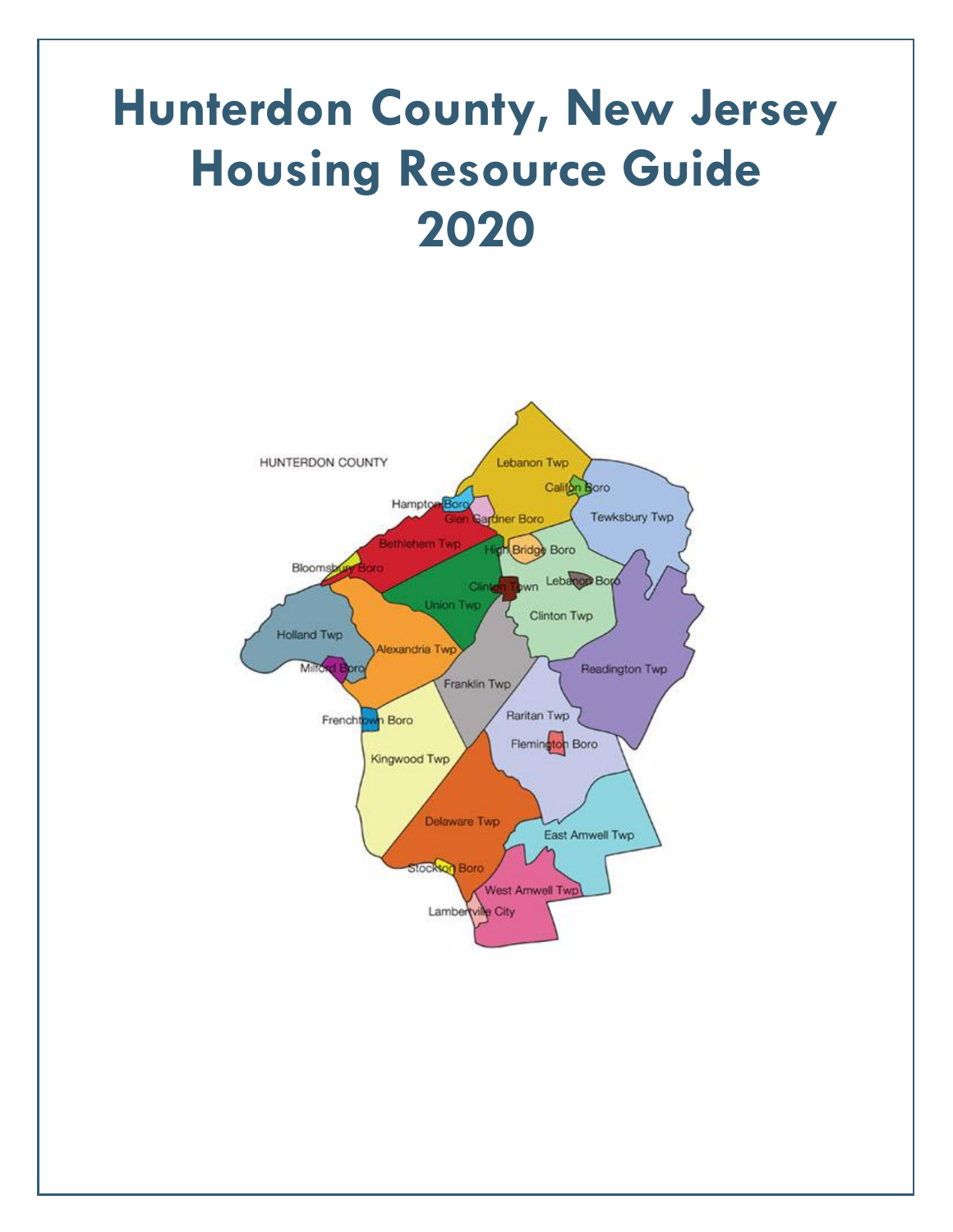# TABLE OF CONTENTS

| Ī.    |                                                                  |  |
|-------|------------------------------------------------------------------|--|
|       |                                                                  |  |
|       | b. Affordable Housing by Municipality- For Rent or Sale 6        |  |
|       |                                                                  |  |
|       | i. Elder Cottage Housing Opportunities (ECHO UNITS) 9            |  |
|       |                                                                  |  |
|       |                                                                  |  |
|       |                                                                  |  |
|       |                                                                  |  |
|       |                                                                  |  |
| II.   |                                                                  |  |
|       | <b>HOUSING/ RENTAL ASSISTANCE &amp; HOMELESSNESS SERVICES 13</b> |  |
|       | b. Additional Shelter Resources- Out of County 17                |  |
|       |                                                                  |  |
| III.  |                                                                  |  |
| IV.   |                                                                  |  |
| V.    |                                                                  |  |
| VI.   |                                                                  |  |
| VII.  |                                                                  |  |
| VIII. |                                                                  |  |
|       |                                                                  |  |
|       |                                                                  |  |
|       |                                                                  |  |
|       |                                                                  |  |
| IX.   | HOME ENERGY/PHONE/ HOME REPAIRS ASSISTANCE 25                    |  |
|       |                                                                  |  |
|       |                                                                  |  |
| Χ.    |                                                                  |  |
|       |                                                                  |  |
|       |                                                                  |  |
|       |                                                                  |  |
| XI.   |                                                                  |  |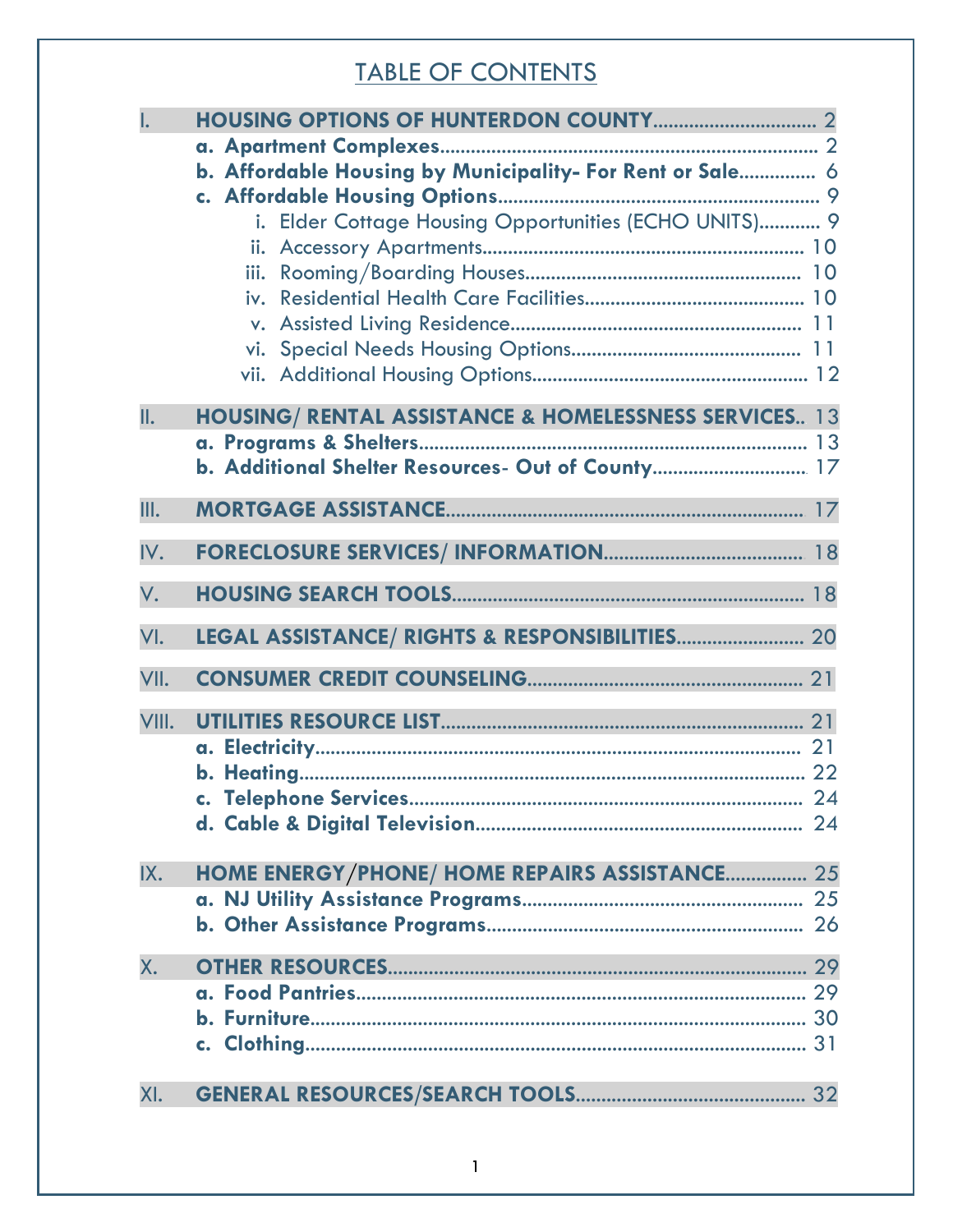# **HOUSING OPTIONS IN HUNTERDON COUNTY**

Depending on your needs, Hunterdon has a variety of specialized housing options, along with market rate rental units.

# **A. Apartment Complexes:**

The following are rental units, usually in the form of garden apartments. Some of them include affordable units. There are income limitations for eligibility for this type of housing and the rents are often subsidized, with the amount of rent based on the income of the household. There are generally waiting lists for this housing.

For the "Senior Housing", the units are generally designed for and limited to **people who are at least 62 years old or are disabled.** In some buildings, recreational activities and support services such as meals, housekeeping or transportation are provided. Fees for services may be included in the rent or charged separately. Limited information is provided here. Call for additional information.

| <b>Complex Name &amp;</b><br><b>Address</b> | <b>Phone Number</b> | <b>Subsidized Apartment Info</b>                         |
|---------------------------------------------|---------------------|----------------------------------------------------------|
| <b>Camelot At Spruce</b>                    |                     | 39 two bedroom apartments;                               |
| <b>Ridge</b>                                |                     | No subsidized units, No low income                       |
|                                             |                     | programs. Credit & Background                            |
| P.O. Box 5301 Clinton,<br><b>NJ 08809</b>   | 908-638-5099        | Check required; Pets Allowed (No<br>intimidating breeds) |
| <b>Clinton Gardens</b>                      |                     | 50 apartments; One and two                               |
|                                             | 908-337-1749        | bedrooms- Cats allowed                                   |
| 11 School Street                            |                     |                                                          |
| Clinton, NJ 08809                           |                     |                                                          |
| <b>Clinton Village</b>                      |                     | 50 One and two bedroom                                   |
| <b>Apartments</b>                           |                     | apartments; no subsidized set-                           |
|                                             |                     | asides, but they accept programs                         |
| 101 West Main Street                        |                     | (e.g., Section 8)                                        |
| Clinton, NJ 08809                           |                     |                                                          |
| <b>Flemington Arms</b>                      |                     | 112 apartments; 70 two bedroom                           |
|                                             |                     | & 42 one bedroom units; Will                             |
| <b>North Main Street</b>                    |                     | accept Section 8.                                        |
| Flemington, NJ 08822                        |                     |                                                          |
| <b>Frenchtown Commons</b>                   |                     | 65 one & two bedroom                                     |
|                                             |                     | apartments; Will accept                                  |
| <b>59 Trenton Avenue</b>                    |                     | subsidized housing.                                      |

# **HUNTERDON COUNTY APARTMENT COMPLEXES**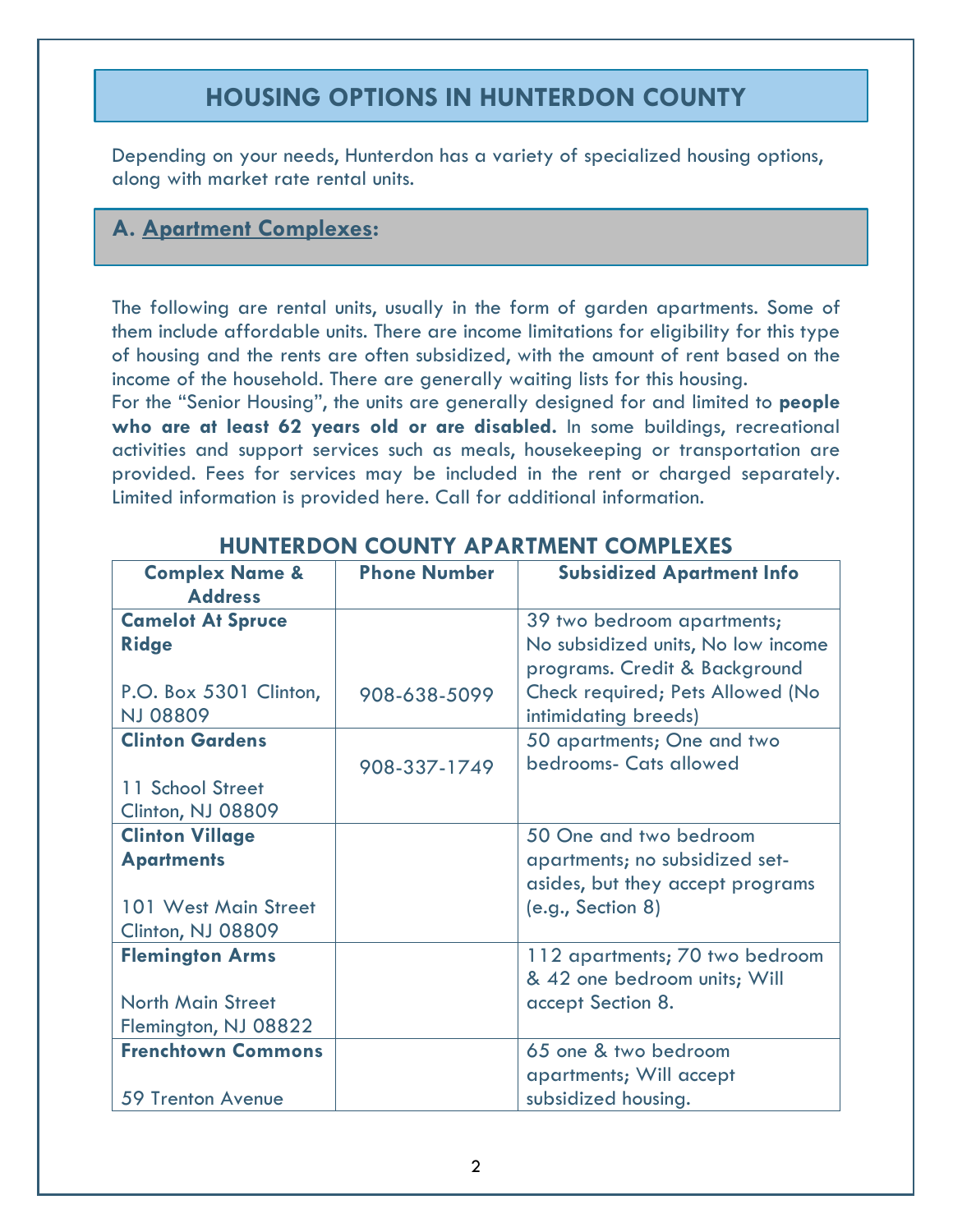| Frenchtown, NJ 08825         |                     |                                                                     |
|------------------------------|---------------------|---------------------------------------------------------------------|
| <b>Heights of Lebanon</b>    |                     | 10 affordable housing units.                                        |
|                              |                     |                                                                     |
| <b>Ray Road Avenue</b>       |                     |                                                                     |
| Lebanon, NJ 08833            |                     |                                                                     |
| <b>Hunter Hills</b>          |                     | 180 one & two bedroom                                               |
| 1 Garden Lane                |                     | apartments, garage, storage unit,<br>hot water included. Accept all |
| Flemington, NJ 08822         | 908-782-1282        | programs. Some pet friendly units.                                  |
| <b>Madison Arms</b>          |                     | 62 one & two bedroom                                                |
|                              | 908-782-2909        | apartments; Accept all vouchers.                                    |
| 155 South Broad Street       |                     | Pets allowed at additional cost                                     |
| Flemington, NJ 08822         |                     | (must be under 30lbs) \$60                                          |
|                              |                     | application fee per person.                                         |
| <b>Oak Ridge</b>             |                     | 16 one, two & three bedroom low-                                    |
|                              | 908-788-3816        | income units. No pets allowed.                                      |
| <b>Reaville Ave</b>          |                     |                                                                     |
| Flemington, NJ 08822         |                     |                                                                     |
| <b>Parkside Apartments</b>   |                     | One bedroom apartments                                              |
|                              | 973-379-4500        | available, one floor units.                                         |
| <b>Parkside Court</b>        |                     |                                                                     |
| Glen Gardner, NJ<br>08826    |                     |                                                                     |
| <b>Pinecrest Apartments</b>  |                     | 70 one & two bedroom                                                |
|                              |                     | apartments; Will accept                                             |
| 204 Preston Road             |                     | subsidized housing.                                                 |
| Milford, NJ 08848            |                     |                                                                     |
| <b>Prospect Hills</b>        |                     | 164 apartments: 109 one                                             |
| <b>Apartments</b>            | 908-782-2909        | bedroom & 55 two bedrooms;                                          |
|                              |                     | Accept all vouchers. Pets allowed                                   |
| 3 Prospect Hills             | (Shared             | at additional cost (must be under                                   |
| Flemington, NJ 08822         | management with     | 30lbs) \$60 application fee per                                     |
|                              | <b>Madison Arms</b> | person.                                                             |
|                              | <b>Apartments)</b>  |                                                                     |
| <b>Regional Court</b>        |                     | 50 two bedroom apartments & 1                                       |
| <b>Apartments</b>            |                     | one bedroom apartments; Will<br>accept subsidized housing.          |
| <b>500 Regional Court</b>    |                     |                                                                     |
| Flemington, NJ 08822         |                     |                                                                     |
| <b>Robin Hill Apartments</b> |                     | 36 one & two bedroom rental                                         |
|                              | 201-868-6300        | units, 3 units meet ADA                                             |
| Mackenzie Road               | Ext. 13             | requirements. Rent based on 30%                                     |
| Hampton, NJ 08827            |                     | of income with USDA Rural                                           |
|                              |                     | <b>Development Median Income</b>                                    |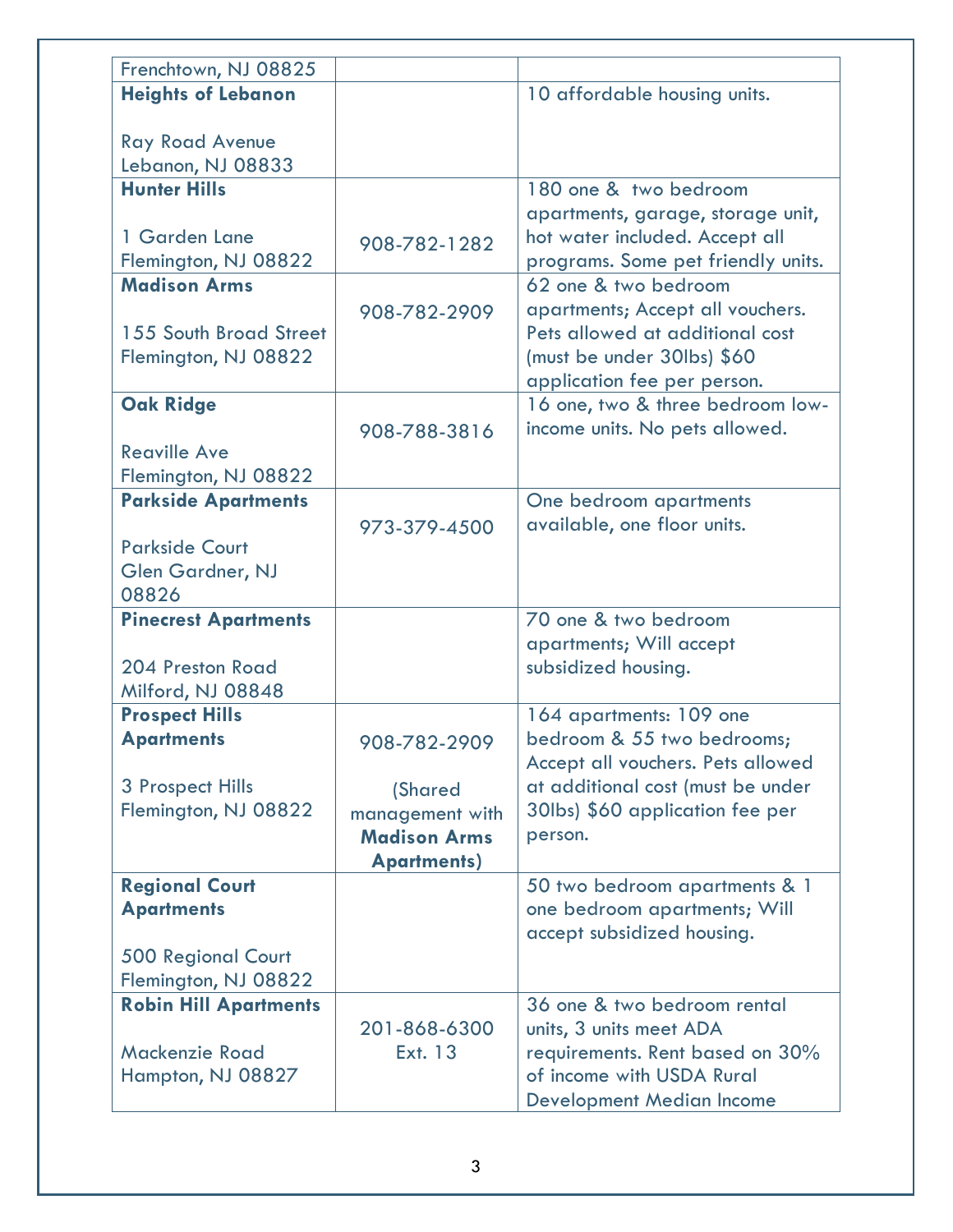|                               |              | Guidelines. No pets allowed. \$50<br>background check fee. |
|-------------------------------|--------------|------------------------------------------------------------|
| The Willows at                |              | 66 Units; One, two and three                               |
| <b>Annandale Village</b>      | 908-442-7185 | bedrooms. Four units are handicap                          |
|                               |              | accessible Affordable income units.                        |
| 100 Lechner Circle            |              | Pets allowed with breed & size                             |
| Annandale, NJ 08801           |              | restrictions. \$50 application fee                         |
|                               |              | per adult.                                                 |
| The Willows at                |              | 72 units; One, two and three                               |
| <b>Whitehouse Station</b>     |              | bedrooms. Four units are handicap                          |
|                               | 908-528-8587 | accessible. Affordable income                              |
| 100 Nelson Street,            |              | units. Pets allowed with breed and                         |
| <b>Whitehouse Station, NJ</b> |              | size restrictions. \$50 application                        |
| 08889                         |              | fee per adult.                                             |
| The Willows at                |              | 84 units; one, two and three                               |
| <b>Flemington Junction</b>    |              | bedrooms. Low to moderate                                  |
|                               | 908-751-7105 | income units. Pets allowed with                            |
| 200 Justin Court              |              | breed and size restrictions. \$50                          |
| Flemington, NJ 08822          |              | application fee per adult.                                 |
| <b>Twin Ponds at Clinton</b>  |              | 12 units; one, two and three                               |
|                               | 862-872-3272 | bedroom affordable housing units                           |
| 1 Park Drive                  |              | (low to moderate income). Pets                             |
| Clinton, NJ 08809             |              | allowed with size and breed                                |
|                               |              | restrictions. \$50 application fee.                        |

# **HUNTERDON COUNTY SENIOR APARTMENT COMPLEXES**

| <b>Complex Name &amp;</b>  | <b>Phone Number</b> | <b>Subsidized Apartment Info</b>           |
|----------------------------|---------------------|--------------------------------------------|
| <b>Address</b>             |                     |                                            |
| <b>East Coast the Mews</b> |                     | 35 one & two bedroom 1st floor             |
| at Annandale               | 908-238-0777        | apartments priced at affordable            |
|                            | (Morgan             | housing rates (55 & Older)- Pets           |
| 1 Ashwood Court            | Properties)         | allowed (No intimidating breeds)-          |
| Annandale, NJ 08801        |                     | 221 units total                            |
| <b>Flemington South</b>    |                     | 24 efficiency apartments and 72            |
| <b>Gardens</b>             | 908-788-3816        | one bedroom units. Affordable              |
|                            |                     | units for low to moderate income.          |
| <b>Manchester Road</b>     |                     | Pets allowed. Must be 62 or older          |
| Flemington, NJ 08822       |                     |                                            |
| <b>Herman E. Kapp</b>      |                     | 51 one bedroom and 9 two                   |
| <b>Senior Residences</b>   | 908-806-2115        | bedroom apartments, Low-income             |
|                            | (Penrose            | units, also accept vouchers. Must be       |
| 62 Church Street           | Management          | over 62 years old. One pet under           |
| Flemington, NJ 08822       | Office)             | 25lbs allowed. Application fee of<br>\$25. |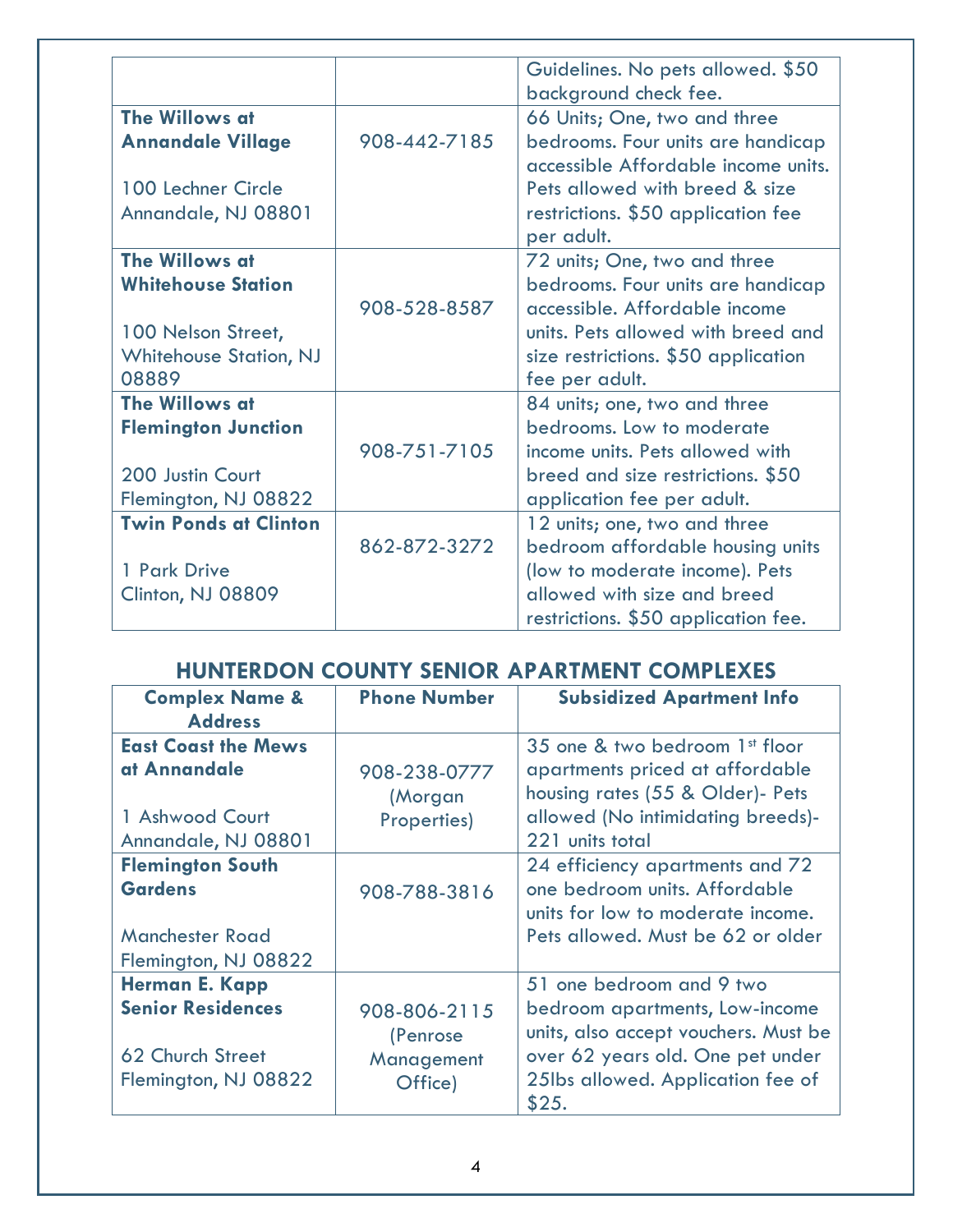| <b>Frenchtown Senior</b>     |              | 16 one bedroom apartments.              |
|------------------------------|--------------|-----------------------------------------|
| <b>Citizen Apartments</b>    |              | Accepts vouchers. No pets allowed.      |
|                              | 908-996-3888 | Must be 55 or older. \$40               |
| 1110 Harrison Street         |              |                                         |
|                              |              | background check fee.                   |
| Frenchtown, NJ 08825         |              |                                         |
| <b>Hampton Manor</b>         | 908-537-4887 | 48 one bedroom units; Subsidized        |
| <b>Apartments</b>            |              | units; Handicapped accessible<br>units. |
| <b>Highway 3 Manor Drive</b> |              |                                         |
| Hampton, NJ 08827            |              |                                         |
| <b>Hibernia Apartments</b>   |              | 30 efficiency apartments and 9          |
|                              | 609-397-2240 | one bedroom units. HUD                  |
| 25 South Main Street         |              | subsidized units. 3 handicap            |
| Lambertville, NJ 08530       |              | accessible units. Must be 62 or         |
|                              |              | older. Pets allowed. No                 |
|                              |              | application fee.                        |
| <b>Heritage Village at</b>   |              | 77 one bedroom units; 10 two            |
| <b>Lambertville</b>          | 609-397-2256 | bedroom units. Low and moderate         |
|                              |              | income rentals, all are handicap        |
| 258 Brunswick Avenue         |              | accessible. Pets allowed. Must be       |
| Lambertville, NJ 08350       |              | 55 or older. \$50 application fee.      |
| <b>Stephan R. Mirota</b>     |              | 60 units: 54 are one-bedroom, 6         |
| <b>Senior Residence</b>      |              | are two-bedroom, low to                 |
|                              | 908-534-9300 | moderate income rentals, 55 &           |
| 200 Van Horne Road           |              | over only. Pets allowed. No             |
| Whitehouse Stn., NJ          |              | application fee.                        |
| 08889                        |              |                                         |
| <b>South Hunterdon</b>       | 609-397-1130 | 6 efficiency apartments and 8 one       |
| <b>Apartments</b>            |              | bedroom units; Subsidized units.        |
| 181 North Main Street        |              |                                         |
| Lambertville, NJ 08530       |              |                                         |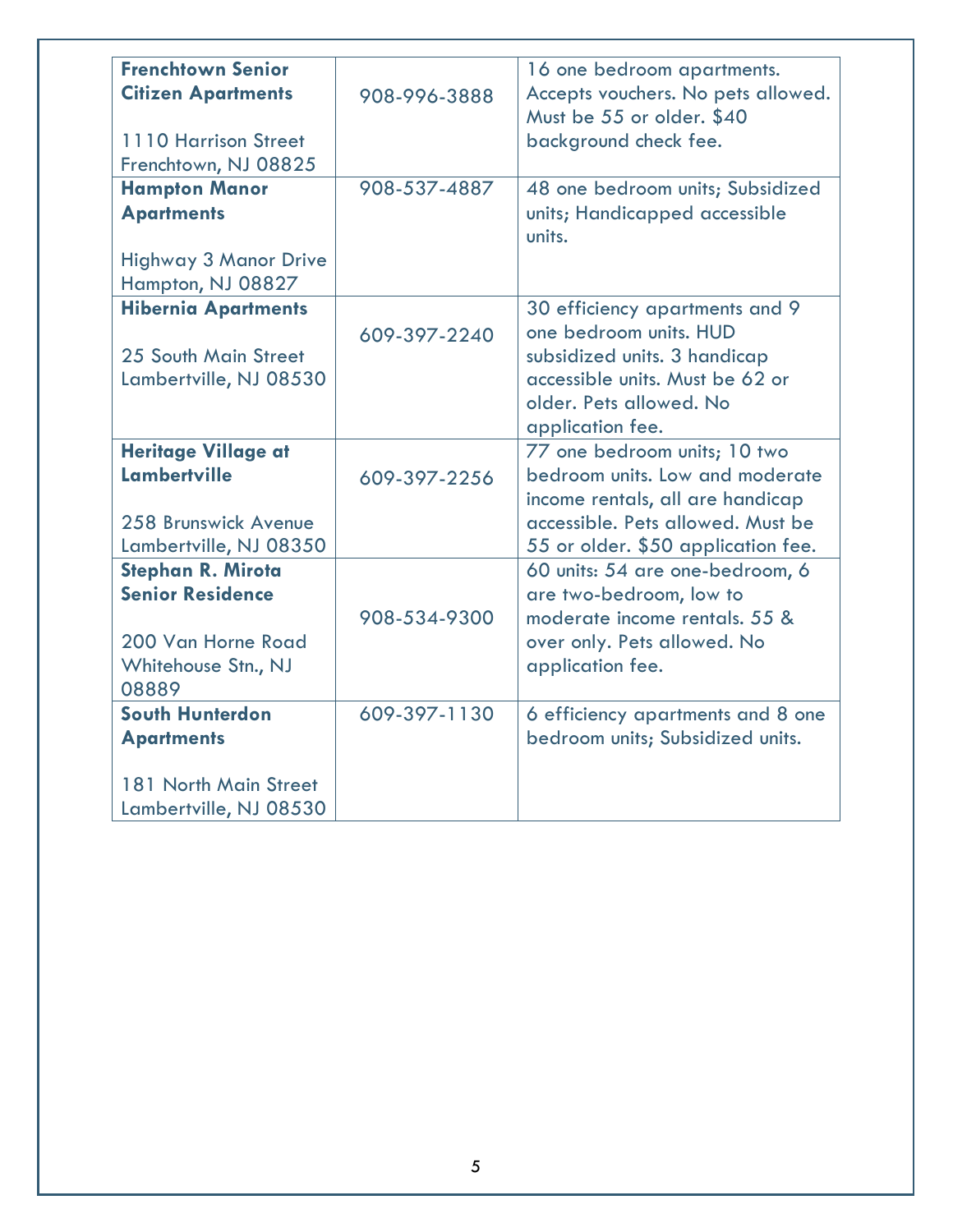# **B. Affordable Housing by Municipality- For Rent or Sale**

"Affordable housing" is available to people of low and moderate income at a reasonable price. A unit is generally considered affordable if the owner/renter pays approximately 30% or less of his/her gross income on housing costs. Housing costs include the base rent as well as the cost of utilities for renters, and include mortgage payments, property taxes, insurance, and homeowners association fees for owners. Families, singles, and seniors can qualify for affordable housing requirements as defined by the Council on Affordable Housing (COAH.)

The following list provides contacts for each municipality (municipal housing liaisons), as brief descriptions of some of the affordable housing units located in the municipality. *This list does not provide information on which individual units are currently vacant and available for rent or sale. Call the contact person for availability and additional information.*

# **MUNICIPALITY CONTACTS FOR AFFORDABLE HOUSING INFORMATION:**

| ◆ Alexandria Township                                                       |
|-----------------------------------------------------------------------------|
|                                                                             |
| Alexandria Township currently has one rental property containing two        |
| bedrooms.                                                                   |
| ◆ Bethlehem Township                                                        |
|                                                                             |
| No affordable housing at this time.                                         |
| <b>Bloomsbury Borough</b>                                                   |
|                                                                             |
| No affordable housing at this time.                                         |
| ◆ Califon Borough                                                           |
|                                                                             |
| No affordable housing at this time.                                         |
| ♦ Clinton                                                                   |
|                                                                             |
| This contact form is more direct: https://www.clintonnj.gov/user/36         |
| Alton Place: 25 low income units, 19 moderate level units. One, two & three |
| bedroom units available for purchase 908-806-2600                           |
| ◆ Clinton Township                                                          |
|                                                                             |
| Email: $c {conner} @$ clintontwpnj.com                                      |
| 35 apartments are available at the Mews; The Willows is another affordable  |
| housing rental community, as well as a group home with 5 units.             |
|                                                                             |
|                                                                             |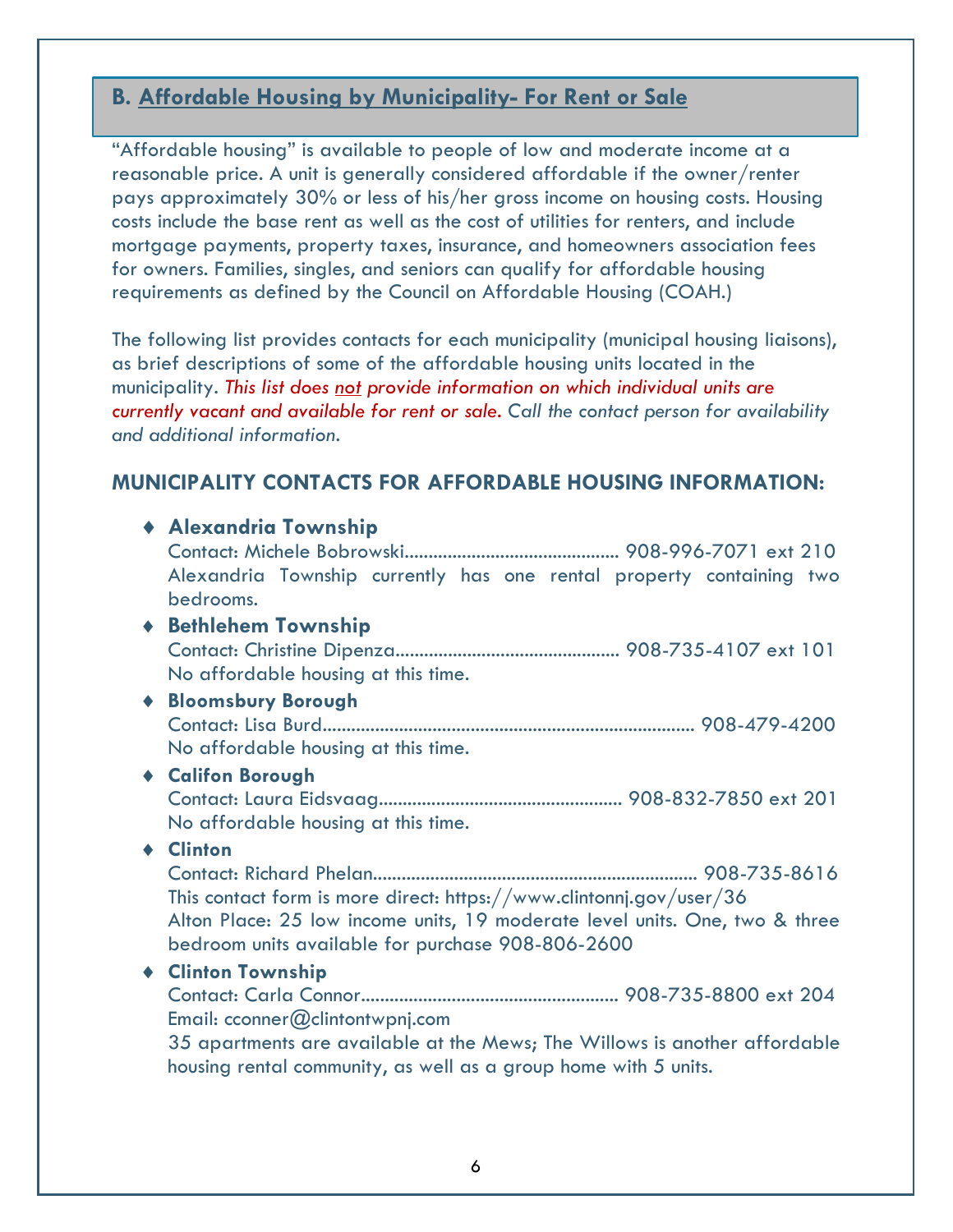# ¨ **Delaware Township** Contact: Kathy Klink........................................................... 609-397-3240 ext 208 Email: kklink@delawaretwpnj.org Six rental units: 3 are designated as low income, 3 are moderate. ¨ **East Amwell Township** Contact: Krista Parsons........................................................ 908-782-8536 ext 19 Email: kparsons@eastamwelltownship.com No affordable housing at this time. ¨ **Flemington Borough** ............................................................................................................... 908-782-8840 CGP&H............................................................................ 609-664-2769 Flemington There are units available for rent at the very low, low, and moderate level that have anywhere between 1 and 3 bedrooms. There are four units 1-2 bedrooms available at the low and moderate level for sale. Contact CGP&H for more information. For seniors, affordable units are available at Herman E. Kapp Senior Residences. ¨ **Franklin Township** ................................................................................................... 908-735-5215 ext. 8 Email: cfo@franklin-twp.org Franklin Township does not currently offer any affordable housing. ¨ **Frenchtown Borough** Contact: Brenda S. Shepard............................................................ 908-996-4524 Currently, Frenchtown Borough offers three senior housing units with age restrictions, two low income rentals and one unit for moderate income level. ¨ **Glen Gardner Borough** Contact: Judith Bass........................................................................... 908-537-2110 Email: ggclerk@glengardner.org Parkside Apartments has 48 one-bedroom garden apartments; 5 are designed as moderate. ¨ **Hampton Borough** Email: hamptonboroclerk@hamptonboro.org Contact: NORWESCAP..................................................... 908-454-7000 ext 160 Low income and moderate income rentals are available at Robin Hill apartments on MacKenzie Road. ¨ **High Bridge Borough** Contact: Adam Young....................................................... 908-638-6455 ext 221 Email: clerk@highbridge.org No affordable housing at this time. Rehabilitation funding may be available. ¨ **Holland Township** Contact: Maria Elena Jeanette**...............................................** 908-995-0057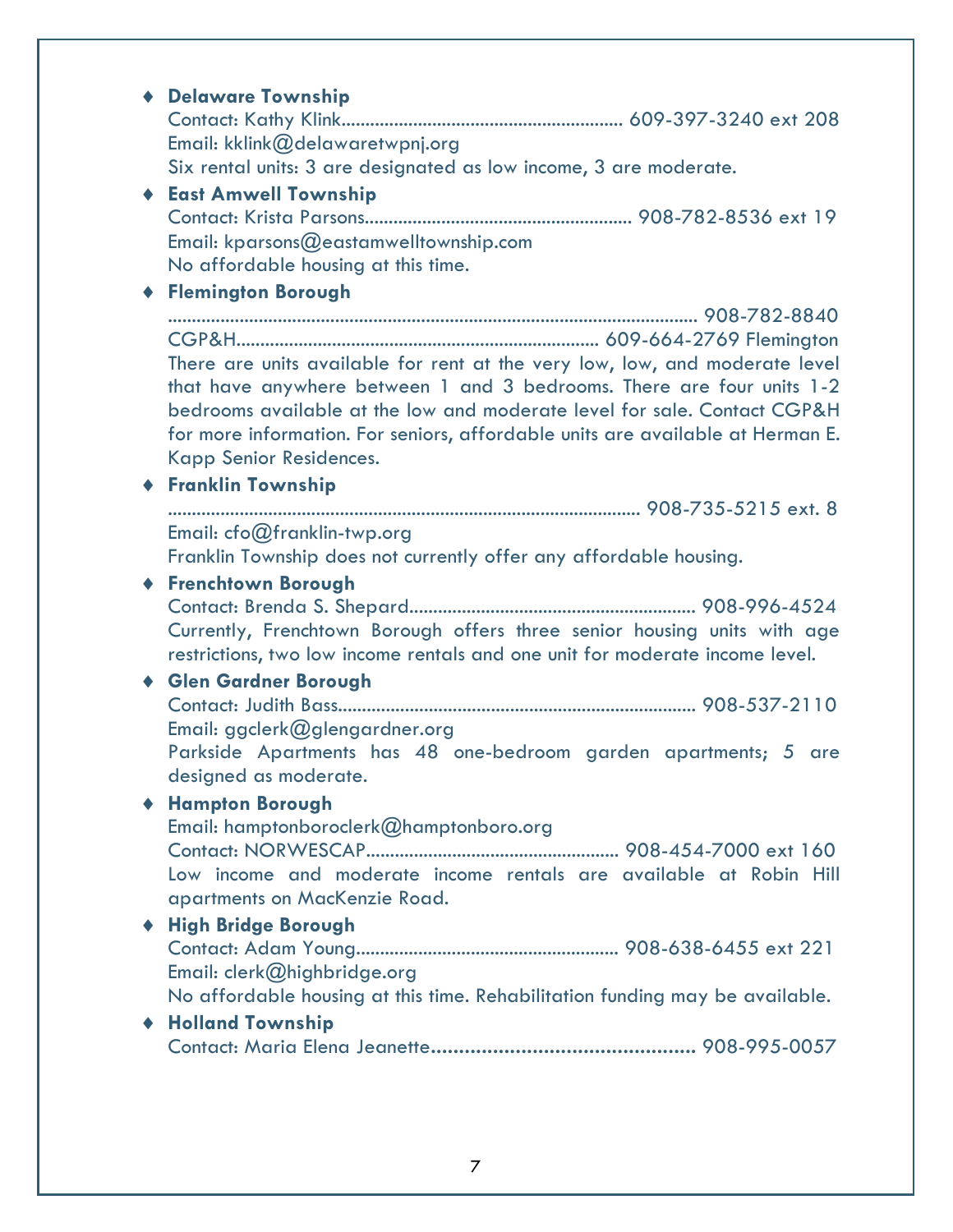Seven apartments are available as affordable housing units, there are usually waiting lists. The private owners handle these apartments contact Arnold **Brothers** 

◆ Kingwood Township Contact................................................................................. 908-996-4276 ext 222 Email: ckeller@kingwoodtownship.com No affordable housing at this time.

#### ¨ **Lambertville City**

Contact: Cynthia L. Ege..................................................................... 908-996-4276 Email: cityclerk@lambertvillenj.org

Currently they do not offer any affordable housing, but they will help clients find locations.

#### ¨ **Lebanon Borough**

Contact: Karen Romano.................................................... 908-236-2425 ext 101 Email: clerk@lebanonboro.com

Affordable housing available at Presidential Place and the Heights of Lebanon

#### ¨ **Lebanon Township**

Contact: Gail Glashoff...................................................... 908-638-8523 ext 103 Email: planning@lebtwp.net

No affordable housing at this time. Rehabilitation funding may be available. These are loans for new roof, septic, furnace, electrical and structural repairs.

#### ¨ **Milford Borough**

Contact: Karen Dysart....................................................................... 908-995-4323 No affordable housing at this time

#### ¨ **Raritan Township**

............................................................................................................... 908-806-6100 Contact: Central Jersey Housing Resource Center (CJHRC)....... 908-203-4560 Applications are available from Raritan Township or CJHRC. For purchase: 13 units at South Main Village & 10 Units at Stone Gate. Over 100 rental units available at the Mews (6), Oak Ridge Village Commons (14), and Flemington South (96 senior units). Additionally, in 2019 50 more affordable units were approved to be built.

#### ◆ **Readington Township**

Contact: Christine Dey....................................................................... 908-534-0974 Readington Township has multiple areas with affordable housing (1) Lake Cushetunk has units available for purchase, as of August 2020 there are 3 moderate income units available with 2-3 bedrooms and 1 low income unit available with 1 bedroom. (2) Whitehouse Village has units available for purchase, as of August 2020, there is 1 one bedroom unit available. (3) Cushetunk Manor they are currently accepting preliminary applications as of August 2020. (4) The Barn Apartments- 7 townhouse style 3 bedroom apartments, currently there are no availabilities but they are accepting preliminary applications. (5) The Stable- 5 two bedroom apartments, currently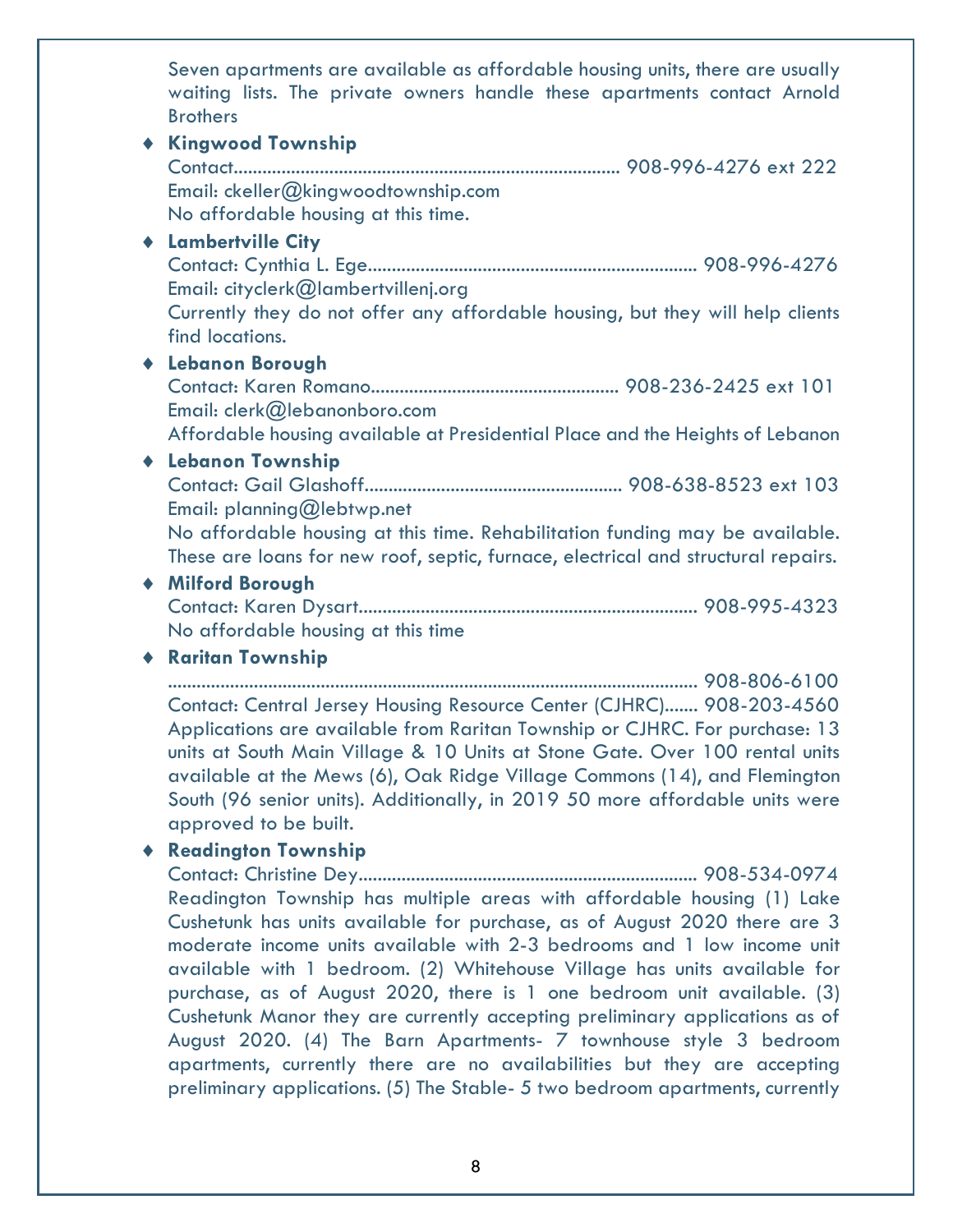there are no availabilities but they are accepting preliminary applications. (6) The Carriage House- 3 one bedroom apartments, currently there are no availabilities but they are accepting preliminary applications. (7) Willows at Whitehouse Station- a new rental complex currently accepting applications for 1-3 bedroom apartments, call 908-528-8587 for more information.

- ¨ **Stockton Borough** Contact: Michele Hovan....................................................... 609-397-0070 ext 10 Email: stocktonclerk@aol.com
- ¨ **Tewksbury Township**

Contact: Sara Knies........................................................... 908-439-0022 ext 730 Email: zoning@tewksburytwp.net

Affordable housing handled by Jimena 609-664-2782. The Bartles House has 3 one-bedroom units. There is an accessory apartment program. There are also 18 affordable housing units for housing for individuals with physical and/or developmental disabilities at the Meadows at Oldwick, managed through Campi Management Group 609-259-5292. Call for additional information on availability.

- ¨ **Union Township** Contact: Kathleen Grady................................................................. 908-735-8027
- ¨ **West Amwell Township** Contact: Gail Brewi.............................................................. 609-397-2054 ext 20 Email: housing@westamwelltwp.org

# **ADDITIONAL INFORMATION:**

For information on affordable housing, visit the Hunterdon County Department of Human Services Division of Housing website at www.co.hunterdon.nj.us/housing.htm Information on "**Proposed and Completed Affordable Units**" for each municipality can be found at: http://www.state.nj.us/dca/affiliates/coah/reports/units.pdf

# **C. Additional Housing Options**

# **1. Elder Cottage Housing Opportunities (ECHO Units)**

An ECHO unit is a small, removeable modular cottage put on a concrete slab or treated wood foundation in a back or side yard of a home. The unit is specifically designed to meet the needs of seniors or people with disabilities. This permits people to live independently, but close to those who are concerned about them. The cottages vary in size, from efficiency units to larger units. ECHO units are connected to the utilities of the primary dwelling and can be fashioned to match or complement the house. The unit is designed to be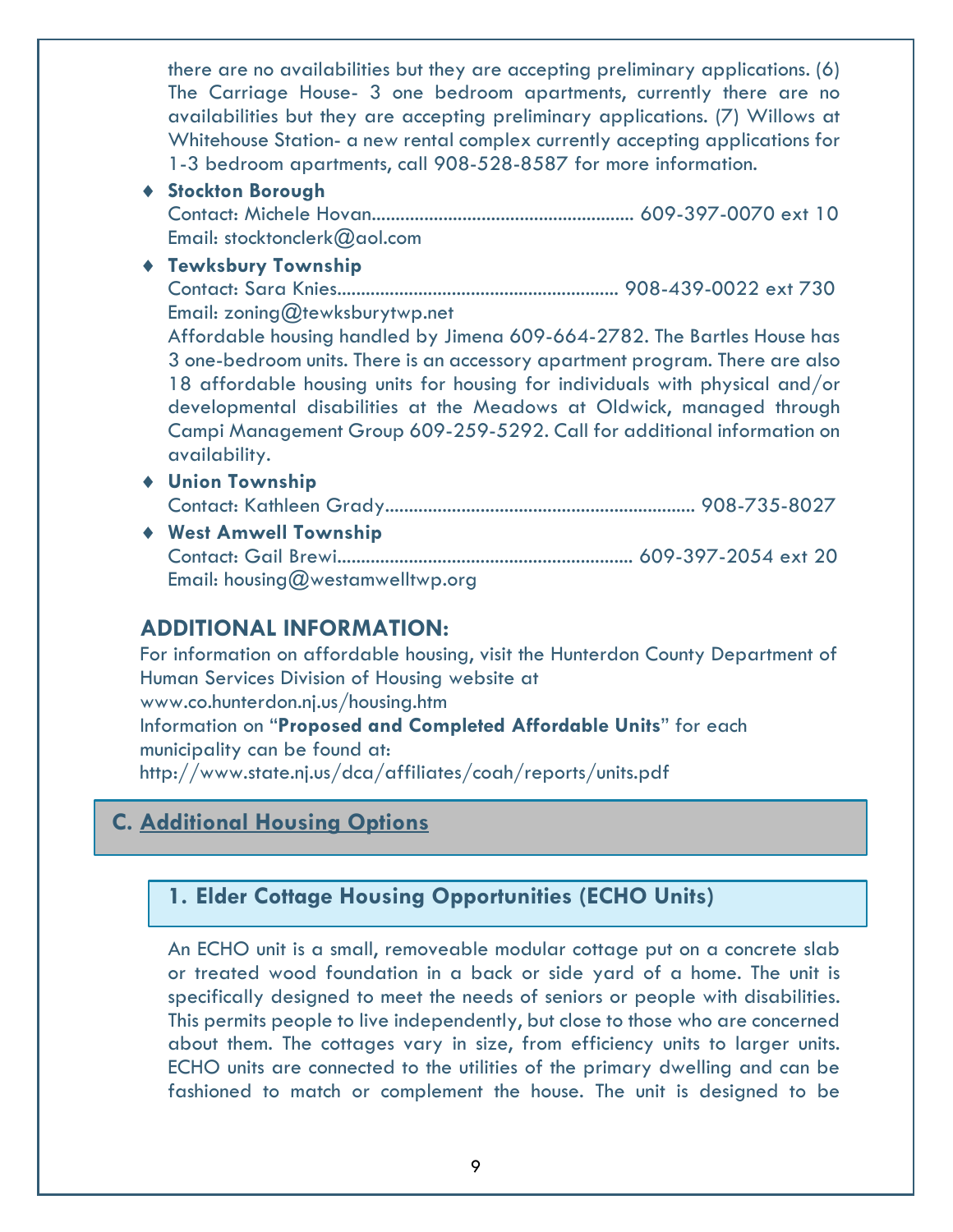removed when it is no longer being used. Zoning and environmental protection requirements must be met in order to install this type of temporary housing. Units may be bought, but ECHO programs in some NJ counties enable older or disabled persons to rent ECHO units, sometimes at affordable rates. Call the NJ Department of Health and Senior Services, Division of Aging and Community Services, at 1-800-792-8820, or contact the municipality for more information.

### **2. Accessory Apartments**

Accessory apartments are independent housing units created out of the surplus space in single family homes. Examples of accessory units include motherdaughter homes or converted attics or garages. The accessory unit is subordinate to the primary unit in terms of size, space, location, and appearance. The main structure is usually divided so that the subordinate unit can function independently of the main common utility service. Call the NJ Department of Health and Senior Services, Division of Aging and Community Services, at 1-800-792-8820, or contact the municipality for more information.

# **3. Rooming/Boarding Houses**

All homes must be licensed with the New Jersey Department of Community Affairs, Bureau of Rooming and Boarding Home Standards

¨ **The Gables Country Inn**...................................................... 908-534-6728 P.O. Box 63 Route 22 East Whitehouse, NJ 08888 30 rooms; short and long-term occupancy is available.

# **4. Residential Health Care Facilities**

Rooms, meals, linens, housekeeping, personal assistance, personal laundry, 24 hour security, financial management, recreation activities, and supervision and monitoring of medication and limited health services under the direction of a nurse. Rooms and baths may be private or shared. Most services are included in the rent, but some may be purchased separately. These facilities are licensed by the NJ Department of Health and Senior Services.

¨ **Traditions**................................................................................ 908-782-8670 8670 Amwell Road Flemington, NJ 08822 20 beds, services included in rent: local transportation, meals, laundry and activities.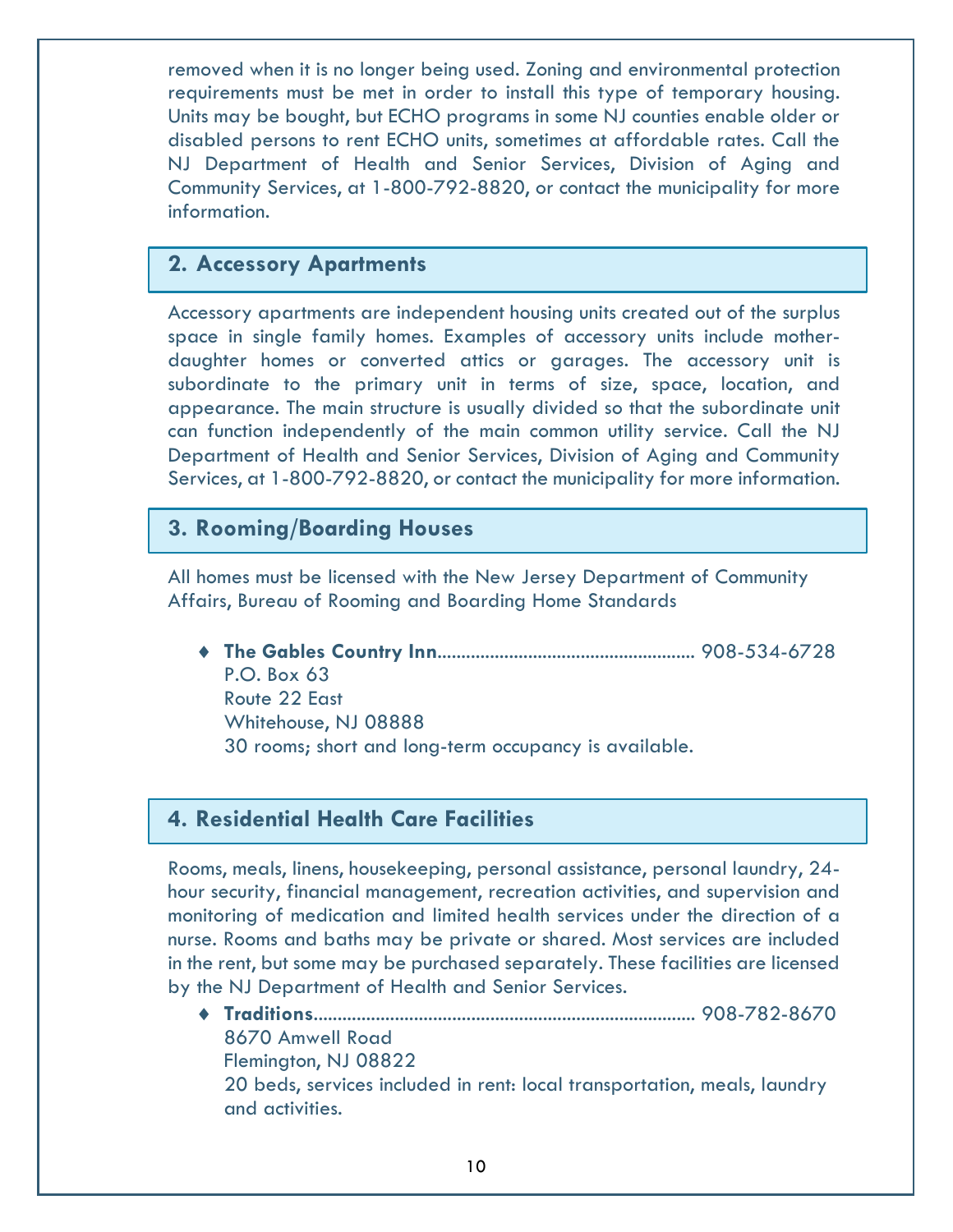| 486 West Hill Drive<br>Glen Gardner, NJ 08826<br>29 beds, services included in rent: transportation, personal care,<br>activities             |
|-----------------------------------------------------------------------------------------------------------------------------------------------|
| P.O. Box 218<br>Glen Gardner, NJ 08826<br>20 beds, services included in rent: meals, medical oversight and some<br>activities                 |
| 47 Lincoln Avenue<br>Lambertville, NJ 08530<br>27 beds, services included in rent: medical oversight, transportation,<br>and some activities. |

# **5. Assisted Living Residence**

- ¨ **Independence Manor**........................................................... 908-788-4893 188 State Route 31 #1 Flemington, NJ 08822-5764
- ¨ **Hunterdon Hills Residential Care Facility**....................... 908-537-2717 486 West Hill Road Glen Gardner, NJ 08826

# **6. Special Needs Housing in Hunterdon County**

Contact the following agencies for housing information for individuals with disabilities:

| There are 18 affordable housing units for families where one        |  |
|---------------------------------------------------------------------|--|
| individual has a disability in Tewksbury.                           |  |
| Call Campi Management Group for information 609-259-5292            |  |
|                                                                     |  |
| ◆ Hunterdon County Office on Disabilities 908-788-1361              |  |
| ◆ Bridgeway Supportive Housing of Hunterdon 908-237-2577            |  |
| • NAMI (National Alliance for Mentally III) Hunterdon. 908-284-0500 |  |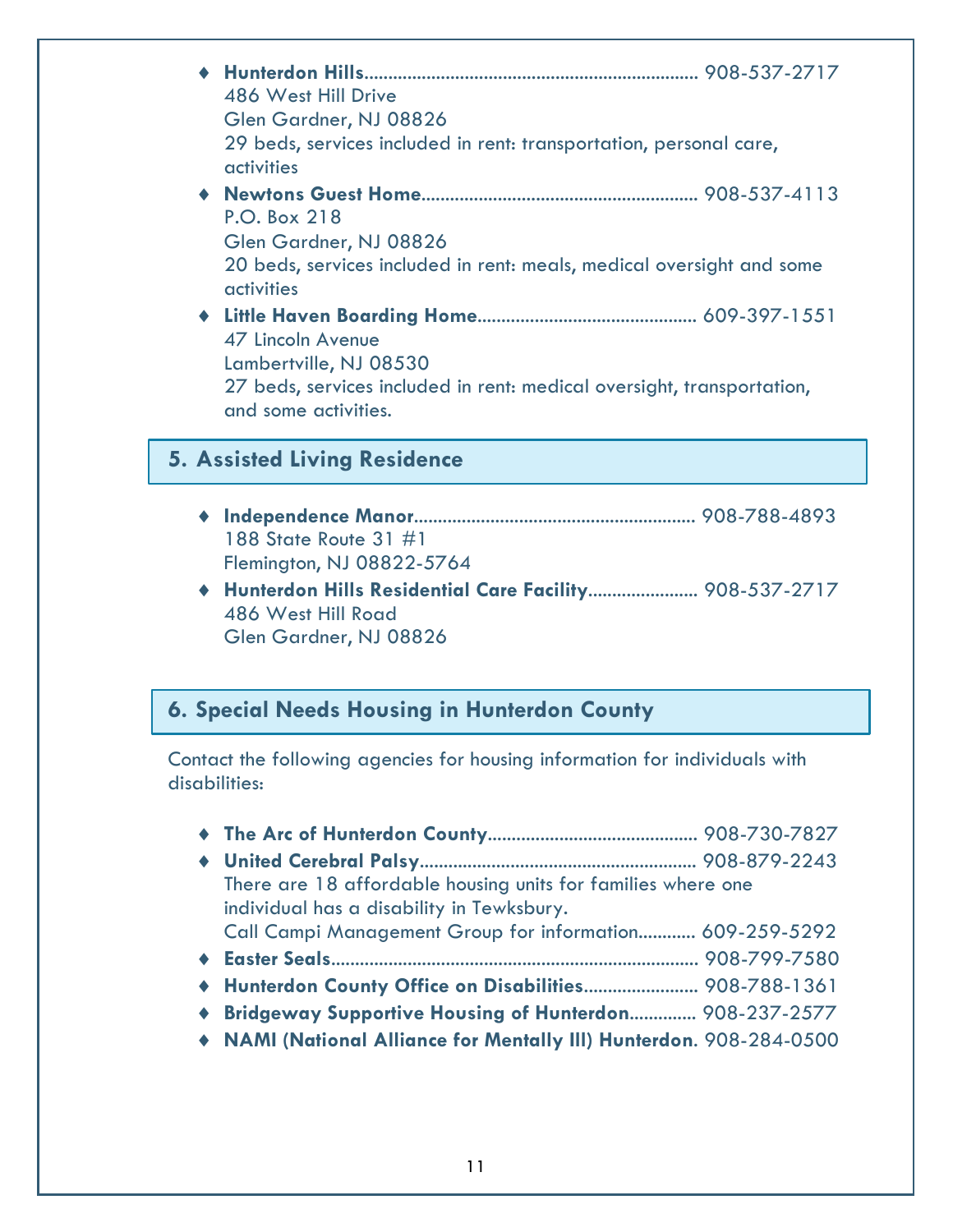# **7. Additional Housing Options**

| 532 County Road 523<br>Whitehouse Station, NJ 08889-4011<br>www.turningpointnj.org/anderson-house                                                                                                                                                                                                                                                                                                                                                                                  |
|------------------------------------------------------------------------------------------------------------------------------------------------------------------------------------------------------------------------------------------------------------------------------------------------------------------------------------------------------------------------------------------------------------------------------------------------------------------------------------|
| Anderson House is a halfway house program serving women recovering<br>from substance use disorder from all counties within the state of New<br>Jersey. Anderson House can accommodate 14 women at a time, who<br>live as a family in an attractive, home-like setting. Women are<br>served regardless of their income or ability to pay.                                                                                                                                           |
| P.O. Box 367<br><b>3 Pavilion Road</b><br>Glen Gardner, NJ 08826                                                                                                                                                                                                                                                                                                                                                                                                                   |
| www.freedomhousenj.org<br>Freedom House provides a long-term residential drug and alcohol<br>treatment program in a halfway house setting for men, as well as<br>transitional housing for recovering alcohol and drug addicted women<br>and their children through a program called The Family Afterward.                                                                                                                                                                          |
| <b>33 Bartles Corner Road</b><br>Flemington, NJ 08822<br>www.goodnewshome.org                                                                                                                                                                                                                                                                                                                                                                                                      |
| The Good News Home for Women is a long-term residential<br>rehabilitation center for women who want to overcome the life-<br>destroying effects of substance use disorder. The on-going process of<br>recovery and growth is achieved at the Home through a<br>comprehensive non-denominational, but spiritually focused program.<br>Services are offered to women, 18-years of age and older, without<br>regard to race, religion, color, national origin, or the ability to pay. |
| <b>Home Sharing Program of Somerset &amp; Hunterdon County</b><br>908-526-4663<br>120 Finderne Avenue<br>Bridgewater, NJ 08807<br>www.homesharing.org                                                                                                                                                                                                                                                                                                                              |
| The HomeSharing Program uses existing housing to create new,<br>affordable housing arrangements between "providers" (residents who<br>need to share their home or apartment in order to continue living in them)<br>and "seekers" (individuals searching for affordable housing in the                                                                                                                                                                                             |

12

community). HomeSharing also assists in locating and utilizing other resources such as the food bank, low-cost medical care, and other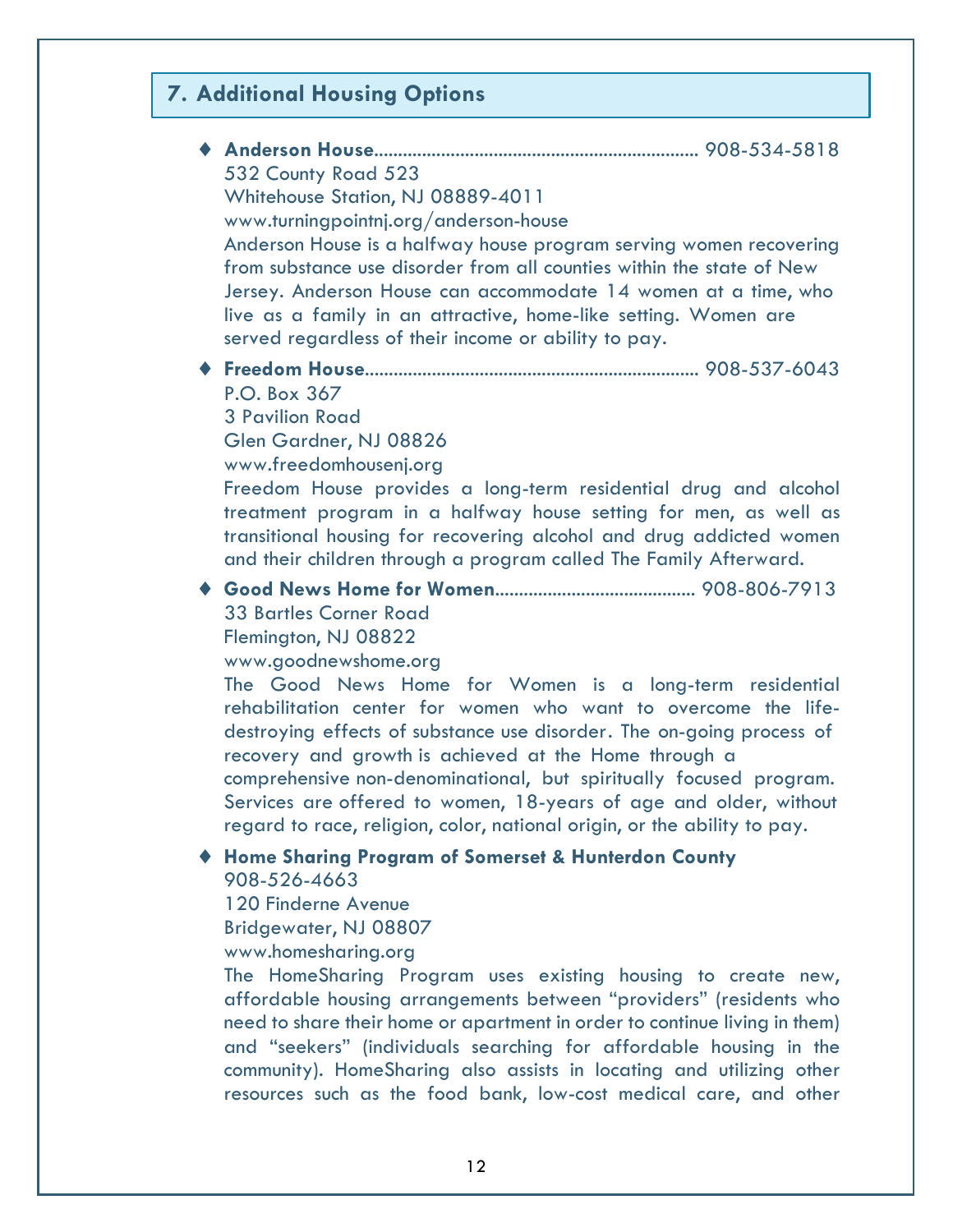support services. The organization's services are provided free of charge to both seekers and providers.

¨ **Hunterdon Youth Services**.................................................. 908-782-0848 56 Sandhill Road Flemington, NJ 08822 Hunterdon Youth Services provides services to adolescents needing outof-home support, referred by the NJ Department of Children and Families. The facility can accommodate up to 12 adolescent males at any one time.

# **II. HOUSING/RENTAL ASSISSTANCE & HOMELESSNESS SERVICES**

# **A. Programs and Shelters**

- ¨ **Hunterdon County Division of Housing**..................................... 908-788-1336 P.O. Box 2900
	- 8 Gauntt Place

Flemington, NJ 08822

www.co.hunterdon.nj.us/housing.htm

The Hunterdon County Division of Housing is federally funded by the U.S. Department of Housing and Urban Development (HUD) to administer the Housing Choice Voucher Program (Section 8). The Division provides monthly rental subsidies to approximately 425 tenant families, whose chosen unit meets all HUD guidelines. The program operates at full capacity and generally has a full waiting list unless the waiting list is officially "open". Interested applicants should periodically contact the Division of Housing for updated information about the status of the waiting list.

¨ **Hunterdon County Division of Social Services**......................... 908-788-1300 P.O. Box 2900

6 Gauntt Place

Flemington, NJ 08822

www.co.hunterdon.nj.us/depts/social/socserv.htm

The Division of Social Services provides shelter, temporary rental assistance, and other homelessness prevention services to clients through several programs.

#### **Emergency Assistance (EA)**

Emergency Assistance (EA) is available for tenants who are recipients of Work First New Jersey (WFNJ) or General Assistance (GA) benefits or Supplemental Security Income (SSI)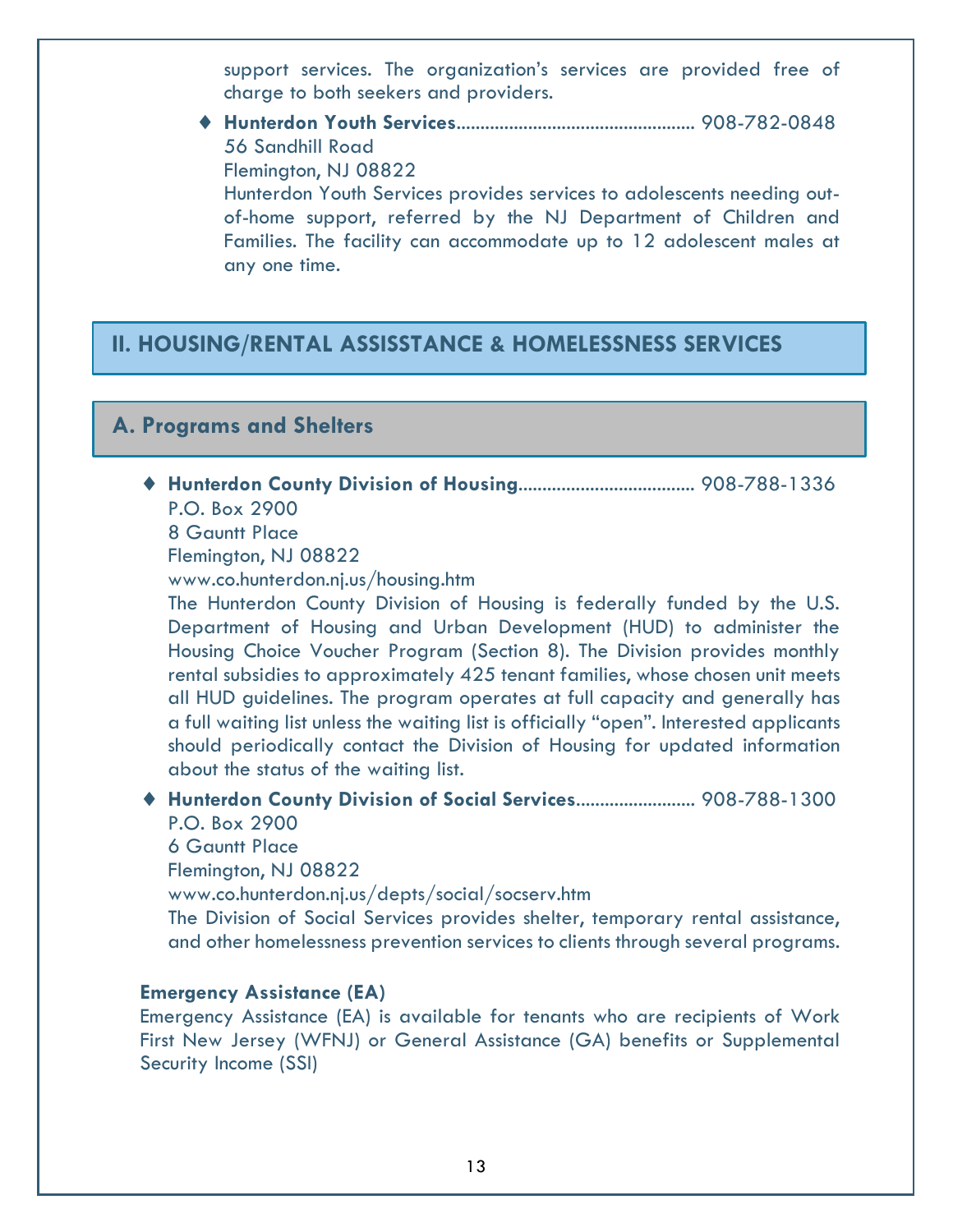You must apply for EA at the Division of Social Services. To be eligible, you must be homeless or expect to be homeless soon. You must show proof of homelessness, (usually an eviction complaint or notice from your landlord) and that you were unable to pay your rent.

To prevent eviction, Emergency Assistance (EA) is available to help pay back rent or utility payments.

If you are actually evicted and become homeless, EA also provides: emergency shelter, security deposits, utility deposits and help with purchasing furniture. Temporary Rental Assistance (TRA) may also be available to help pay rent for a new apartment.

#### **Other Programs:**

SSH-TANF provides temporary financial assistance to families with at least one dependent child to prevent homelessness when other funding is not applicable. The SSH-State program provides homelessness services for clients who are ineligible for services under Emergency Assistance.

The program provides emergency food, emergency shelter and payment of security or utility deposits as well as back rent, mortgage and utilities costs. These services, which are available on a 24-hour emergency basis, also include referral services and limited case management.

- ¨ **Department of Community Affairs**.............................................. 609-633-6286 P.O. Box 800 Trenton, NJ 08615 www.state.nj.us/dca
- ¨ **Division of Housing Resources**..................................................... 609-633-6286 https://www.state.nj.us/dca/divisions/dhcr/

#### **State Rental Assistance Program (SRAP):**

www.nj.gov/dca/divisions/dhcr/offices/srap.html

SRAP provides rental assistance grants, comparable to the Federal Housing Choice Voucher Section 8 Program, for low-income individuals or households. Vouchers are typically issued for a 5 year period or until another housing voucher is available. Grants are reserved for the following populations: elderly, disabled, homeless families with children, certain project-based programs, such as collaborations with the Division of Youth and Family Services, and for households currently on the existing DCA Housing Choice Section 8 waiting list.

#### **Homelessness Prevention Program:**

The Homelessness Prevention Program provides temporary short-term assistance to households who face imminent loss of housing by eviction because they are temporarily without adequate funds for reasons beyond their control. Contact: NORWESCAP............................................................ 908-454-7000 etc 118 Email: housing@norwescap.org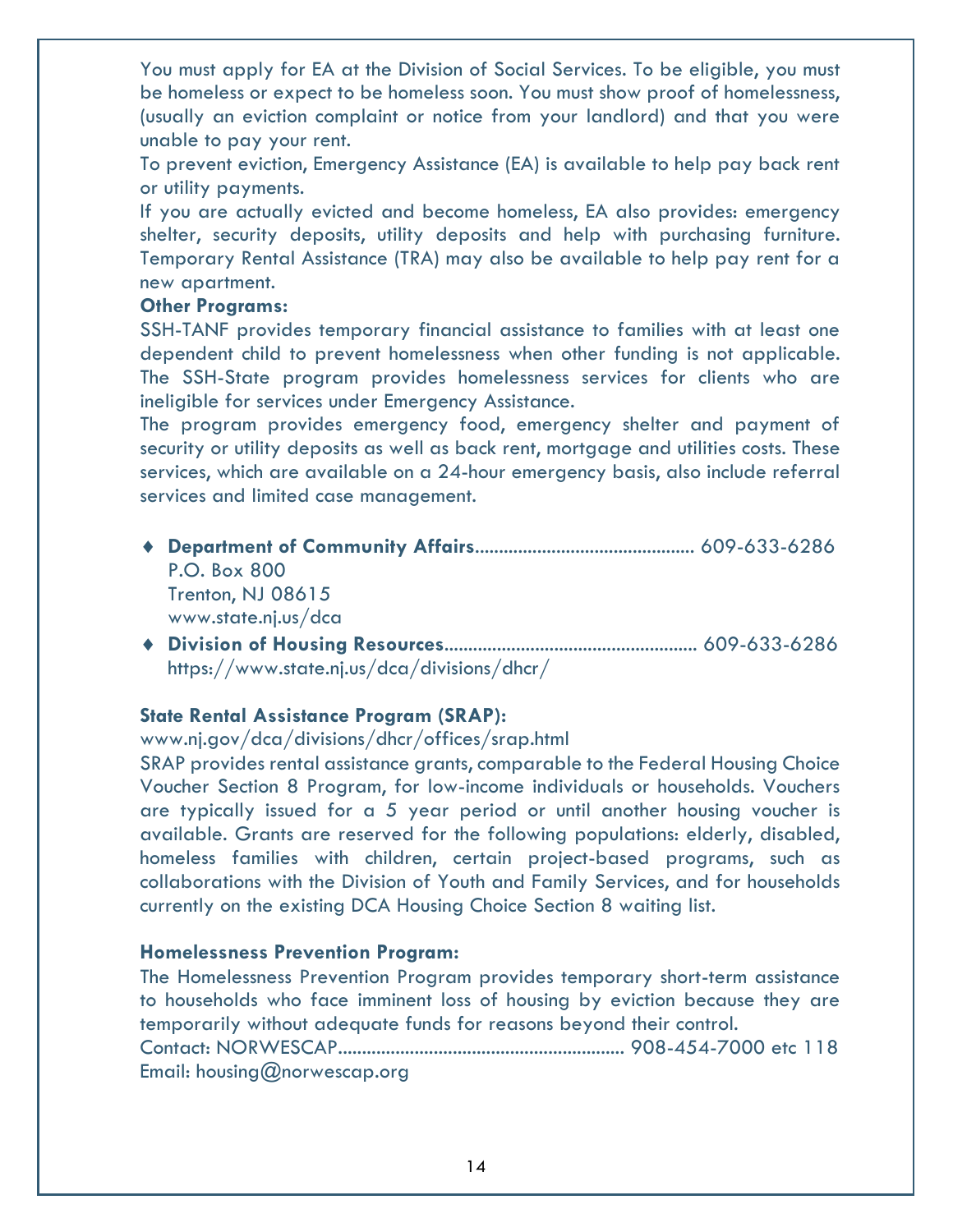350 Marshall Street Philipsburg, NJ 08865 www.norwescap.org

¨ **Family Promise of Hunterdon County, Inc**................................. 908-782-2490 Email: info@familypromisehc.org 8 Bartles Corner Road Suite 11 Flemington, NJ 08822 www.familypromisehc.org Family Promise offers homelessness services to the community. The Interfaith Hospitality Network is a shelter program for homeless families, which offers shelter, food, case management and counseling services. Shelter is provided by a network of 51 congregations (utilizing over 1,000 volunteers) throughout the Hunterdon County with services delivered by a paid professional staff. A team of mental health providers are available to shelter clients. The Homeless Prevention/Rapid Re-Housing Program offers rental assistance, utilities assistance, moving costs, and case management for all eligible Hunterdon County households. (The program is dependent upon available funding). ¨ **Salvation Army**................................................................................. 908-237-9008 40 East Main Street Flemington, NJ 08822 Emergency Food and Shelter Program (EFSP) and utility funds are available. Call the office for more information. ¨ **Hunterdon Helpline**...................................................................... 1-800-272-4630 www.helplinehc.org If you experience a housing emergency, call for a referral and/or information regarding emergency shelter placement or financial assistance. This is a 24 hour, 7 days a week referral service. ¨ **Catholic Charities**.............................................................................. 732-324-8200 Administers the Independent Living Program, a semi-supervised independent living program for DCP&P, or self-referred individuals who are 18-21, who are approaching adulthood, yet remain unable to return to their families. This program provides a semi-supervised apartment, and youth receive case management services and opportunities for real life experiences in a supportive environment. All program components prepare these youth to live independently in the community. There are no fees for this service. Participants are required to maintain employment or attend school. ¨ **Victim Crime Compensation Office**............................................. 973-648-2107 Email: njvictims@njvictims.org www.nj.gov/oag/njvictims/index.html ¨ **Hunterdon County Prosecutor's Office**....................................... 908-788-1403 Office of Victim/Witness Advocacy www.co.hunterdon.nj.us/prosecutor/ovwa.html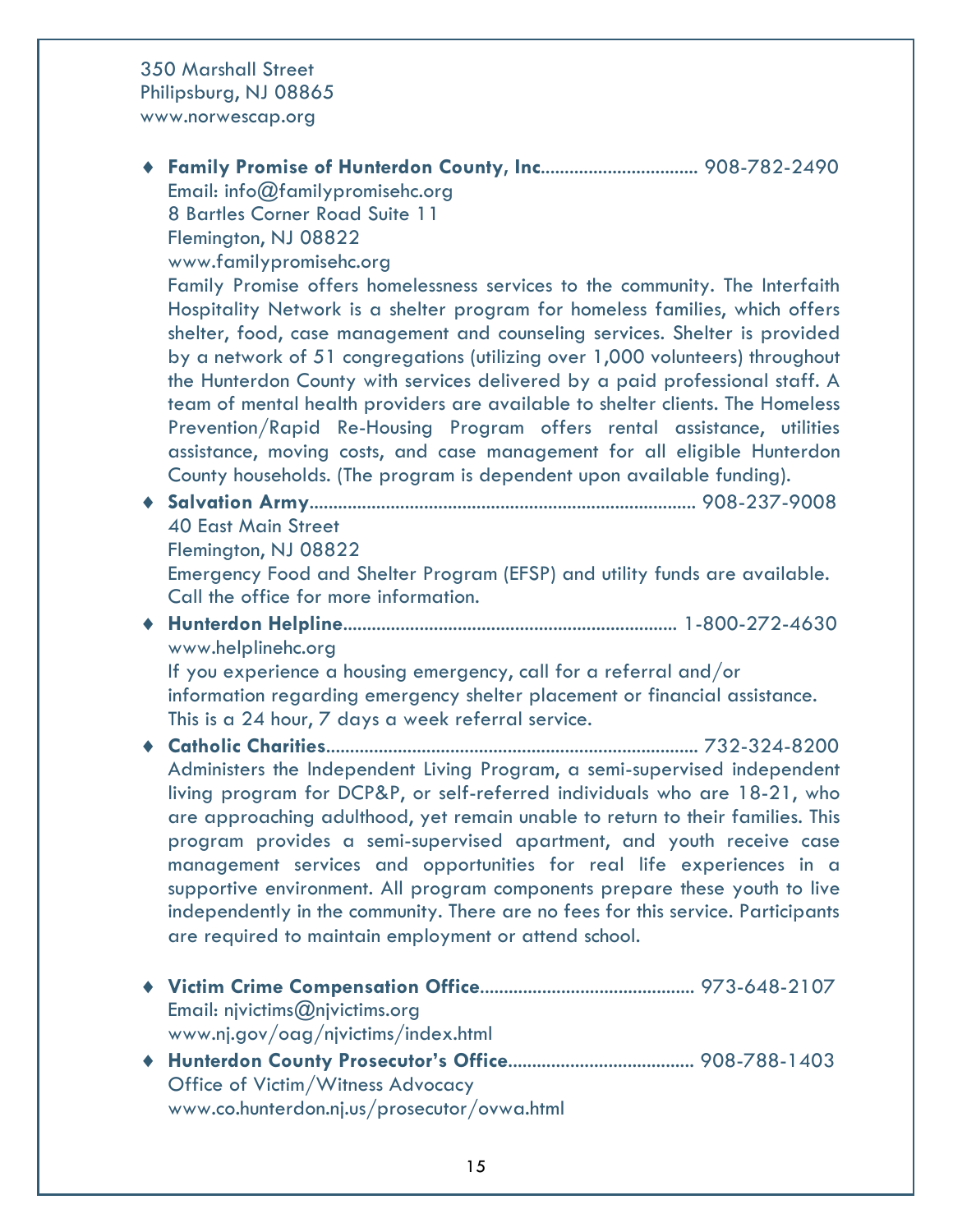New Jersey has a Crime Victims Compensation Fund to help with costs related to injuries received in a violent crime **(including victims of domestic violence).** Included in this are **emergency relocation costs** such as rent and/or a security deposit.

To file a claim, you will need a police report, copies of bills receipts and all loss documentation. The crime must be reported to the police within 9 months and the claims must be filled with the NJ VCCB within 3 years. www.nj.gov/oag/njvictims/application.html

¨ **Easter Seals**........................................................................................ 908-788-7580 Options/Homeless Program

Flemington, NJ 08822

www.easterseals.com/nj/

The program serves adult clients with mental illness to assist them with looking for housing in Hunterdon County

¨ **SAFE in Hunterdon (Formerly Women's Crisis Services**......... 908-788-7666 47 East Main Street

Flemington, NJ 08822

24 Hour Toll Free HotLine................................................................. 888-988-4033 www.safeinhunterdon.org

This program provides safe emergency shelter for victims of domestic violence and sexual assault. In addition to the emergency safe house, SAFE provides counseling, court advocacy, children's programs (PALS), community outreach and education, and operates a transitional housing program.

◆ Raritan Valley Habitat for Humanity (RVHFH).......................... 908-704-0016 www.rvhabitat.org

RVHFH, an affiliate of Habitat for Humanity International, assists low-income families throughout Somerset and Hunterdon counties by helping them build and buy their own simple decent homes. Every partner family devotes at least 250 hours of "sweat equity" to help build their home or a neighbor's home and secures a 0% mortgage provided by Habitat. Habitat supports partner families with training in budgeting, home and landscape maintenance, and how to be a good neighbor.

¨ **Housing Opportunities for Persons with AIDS (HOPWA): OUT OF COUNTY** www.nj.gov/dca/divisions/dhcr/offices/hopwa.html

The Housing Opportunities Program provides housing assistance and supportive services for low-income persons with HIV/AIDS and their families. Administered by the Department of Community Affairs, HOPWA enables eligible persons with HIV/AIDS and their families to secure decent safe and sanitary housing in the private rental market by subsidizing a portion of the household's monthly rent.

This program covers a specific metropolitan area (MSA) compromised of several counties. Applicants must reside within the MSA where they apply for assistance and cannot transfer their assistance outside of the boundries of that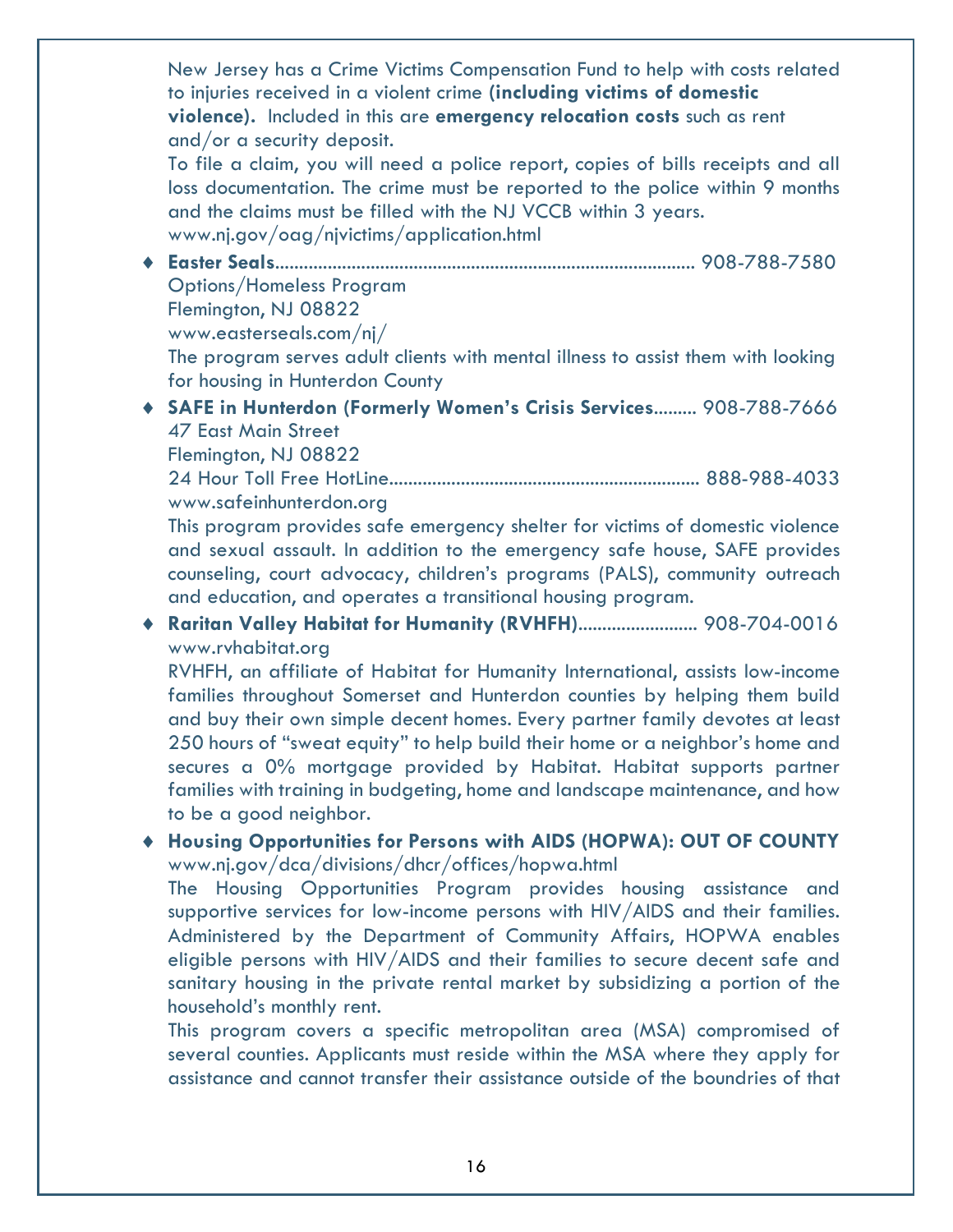MSA. The three areas service by DCA are: state/DHSS: Atlantic, Cape May, Cumberland, Mercer, Salem and Warren Counties.

# **B. Additional Shelter Resources- Out of County**

#### **New Jersey**

- ◆ **Center for Great Expectations** (Homeless Pregnant Women).. 732-247-7003 Somerset, NJ
- ¨ **Homefront-Family Preservation Center** (Women & Children) 609-883-7500 Ewing, NJ

www.homefrontnj.org

- ¨ **Market Street Mission** (Men's shelter)........................................... 973-538-0431 Morristown, NJ www.marketstreet.org
- ¨ **Visions and Pathways** (Youth)....................................................... 908-526-6605 Bridgewater, NJ www.visionsandpathways.org

#### **Pennsylvania**

- ¨ **Safe Harbor** (Adults only- men & women)..................................... 610-258-5540 Easton, PA www.safeharboreaston.wordpress.com
- ¨ **Third Street Alliance** (Women & Children).................................. 610-258-6271 Easton, PA www.thirdstreetalliance.org

# **III. MORTGAGE ASSISTANCE**

#### ◆ **Principal Reduction Alternative (PRA)**

https://www.homeownership.org/principal-reduction-alternative-pra/ If your home is worth significantly less than you owe on it, you may be eligible for PRA. Contact your mortgage servicer to see if you are eligible.

#### ◆ FHA Refinance for Borrowers with Negative Equity (FHA Short Refinance)

https://www.fha.com/fha\_article?id=177

If you are not behind on your mortgage payments, but owe more than your home is worth, you may be eligible for this program. If you current lender agrees to participate in this refinance, they will be required to reduce the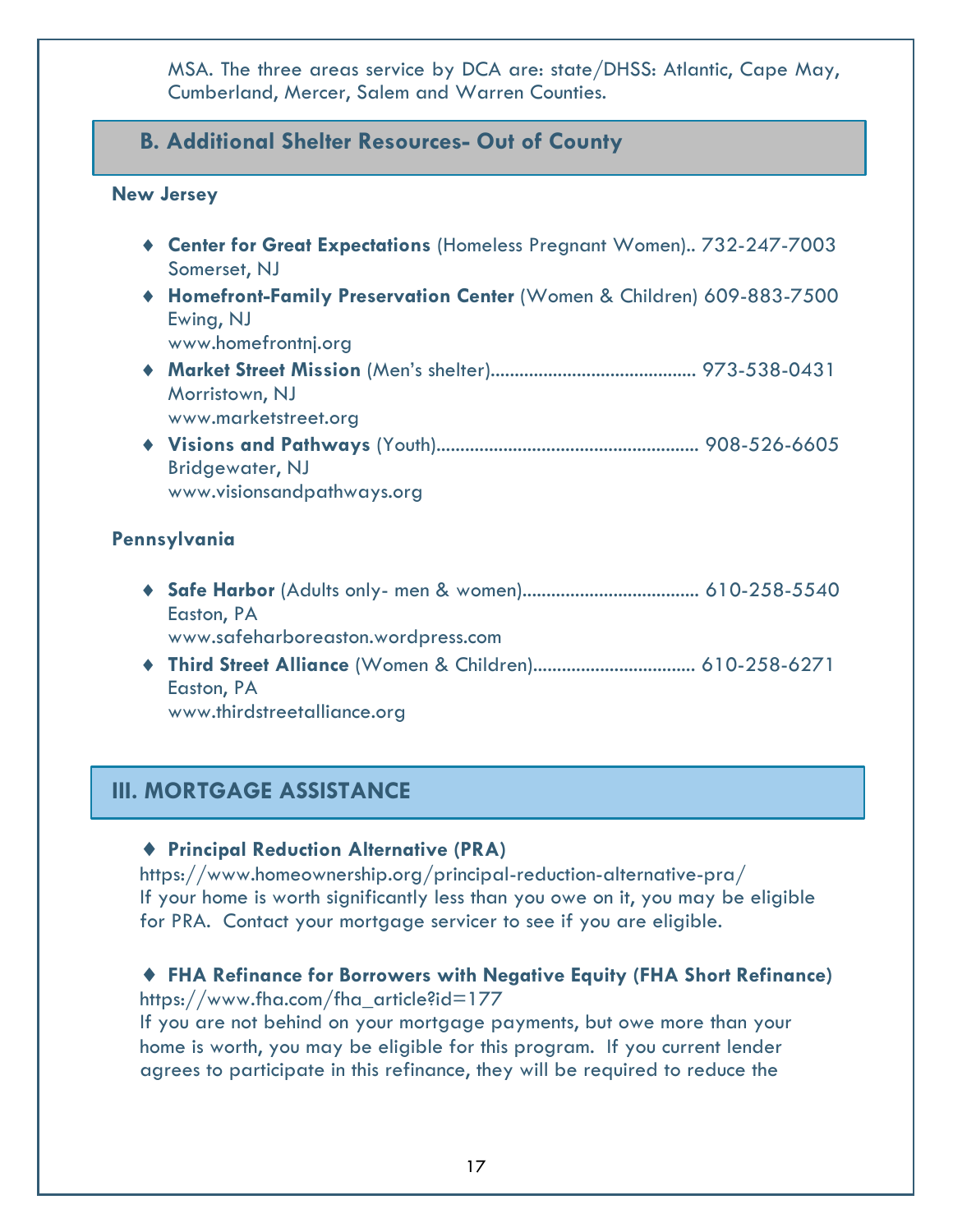amount you owe on your first mortgage to no more than 97.75 of your home's current value.

# **IV. FORECLOSURE SERVICES/ INFORMATION**

¨ **Homeownership Preservation Foundation…………….…**1-888-995-HOPE www.995HOPE.org

This organization is dedicated to helping homeowners avoid foreclosure. Online and telephone counseling is available through the Homeownership Preservation Foundation. Their toll-free hotline is staffed with trained counselors and is open 24 hours a day, 7 days a week. Additional information on foreclosure is available at https://www.nj.gov/dca/hmfa/media/download/foreclosure/

#### ◆ The Office of the Courts Foreclosure Mediation Program..1-888-989-5277 www.njforeclosuremediation.org

This program provides homeowners with access to housing counselors and court trained mediators to resolve foreclosure actions by proposing work-out and payment arrangements between distressed borrowers and lenders. The program will also provide lawyers to income-eligible homeowners.

◆ Housing and Mortgage Finance Agency.............................609-278-7400 https://www.nj.gov/dca/hmfa/

This site provides information and numbers to call regarding foreclosures. It also provides links to information sheets such as "Foreclosure Fast Facts": https://www.nj.gov/dca/hmfa/foreclosure/facts/

# **V. HOUSING SEARCH TOOLS**

¨ **"Hunterdon County Democrat" …………………………….**908-782-4747 Delivered on Thursdays, can pick up Wednesday night at convenience stores

¨ **"Observer"………………………………………….**908-782-4747 ext 693 Delivered on Thursdays for free

¨ **New Jersey Housing Website** https://realestate.nj.com

#### ◆ New Jersey Housing Resource Center Website

https://www.njhousing.gov/

Lists housing available to rent or for sale. Helps people with disabilities find housing options and provides housing information and links.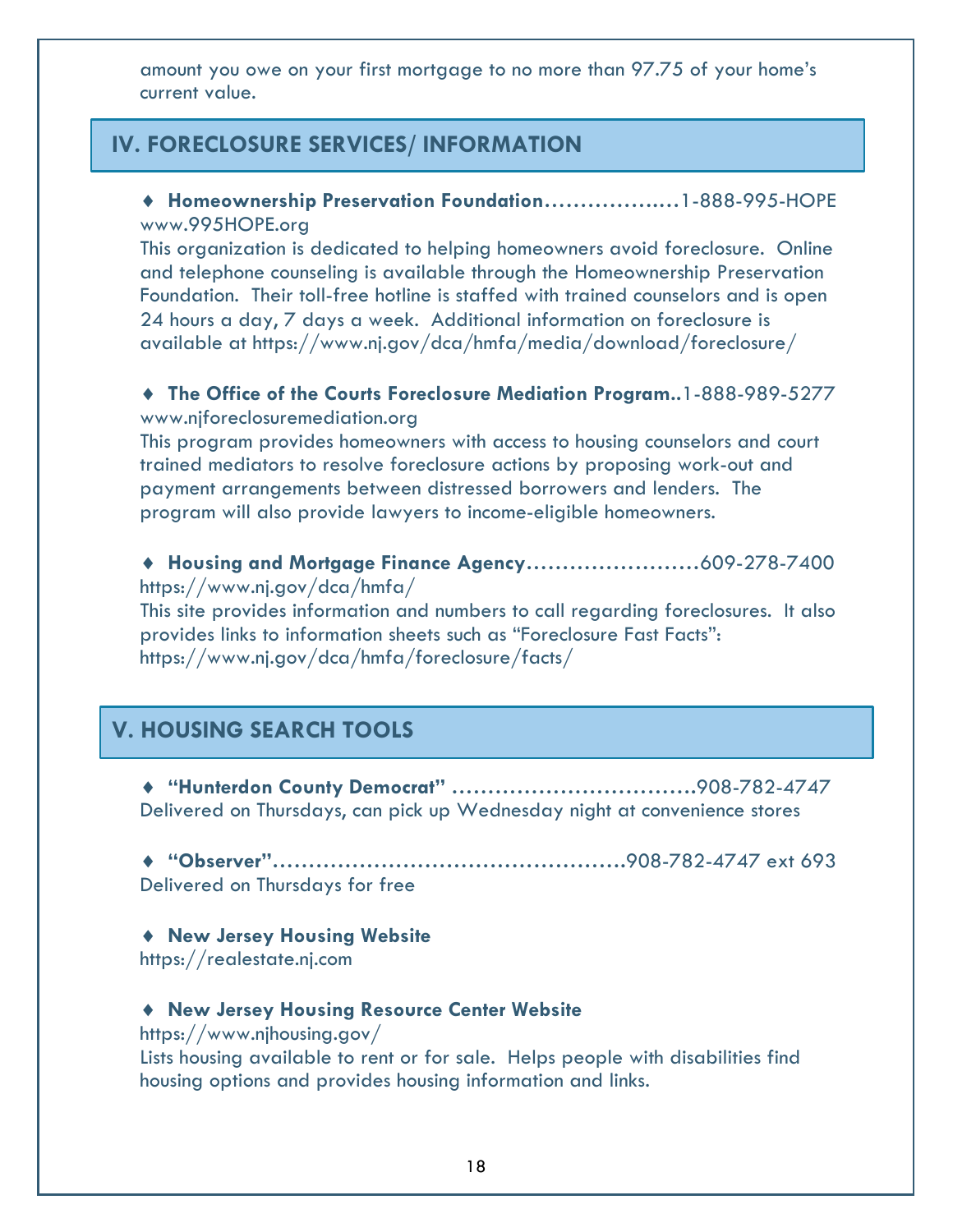#### ¨ **Other Websites – to search for affordable housing:**

o **US Department of Housing & Urban Development (HUD)** www.hud.gov

Provides links to Shelters, Housing Counseling Agencies, Rental Assistance Programs, etc. by clicking the main menu on the top left and then choosing "Find Shelter"

#### o **Housing & Mortgage Finance Agency (HMFA)**

https://www.state.nj.us/dca/hmfa/ Lists resources for renters under the "Renters" tab.

o **Central Jersey Housing Resource Center (CJHRC)…**908-446-0036 92 East Main Street Suite 407 Sommerville, NJ 08876 https://www.cjhrc.org

Click on "Affordable Housing Program" and choose your preference of purchase or renting to see available units by township in Central Jersey. CJHRS operates a Housing Resource Center to help individuals overcome obstacles and find housing.

#### ¨ **Homelessness-Related Websites**

# o **US Department of Housing & Urban Development (HUD)**

www.hud.gov

Choose "What We Do" it provides links to help with a range of housing services.

o **National Alliance to End Homelessness** www.endhomelessness.org

This site is primarily for policymakers and advocates with descriptions and discussions of many types of programs. Choose "Ending Homelessness" and then "Policy" which provides information on legislation and the appropriation process for homelessness programs and related programs, with discussion of the different types of programs in the broader context. There are also links to other guides and reports on this website.

#### ◆ **Poverty Guidelines:**

#### **United States Department of Health & Human Services**

https://aspe.hhs.gov/poverty-guidelines

Many times, eligibility for programs is determined by using the Poverty Guidelines. For example, eligibility may be determined by stating that household income cannot be over 175% of the poverty guidelines. Using the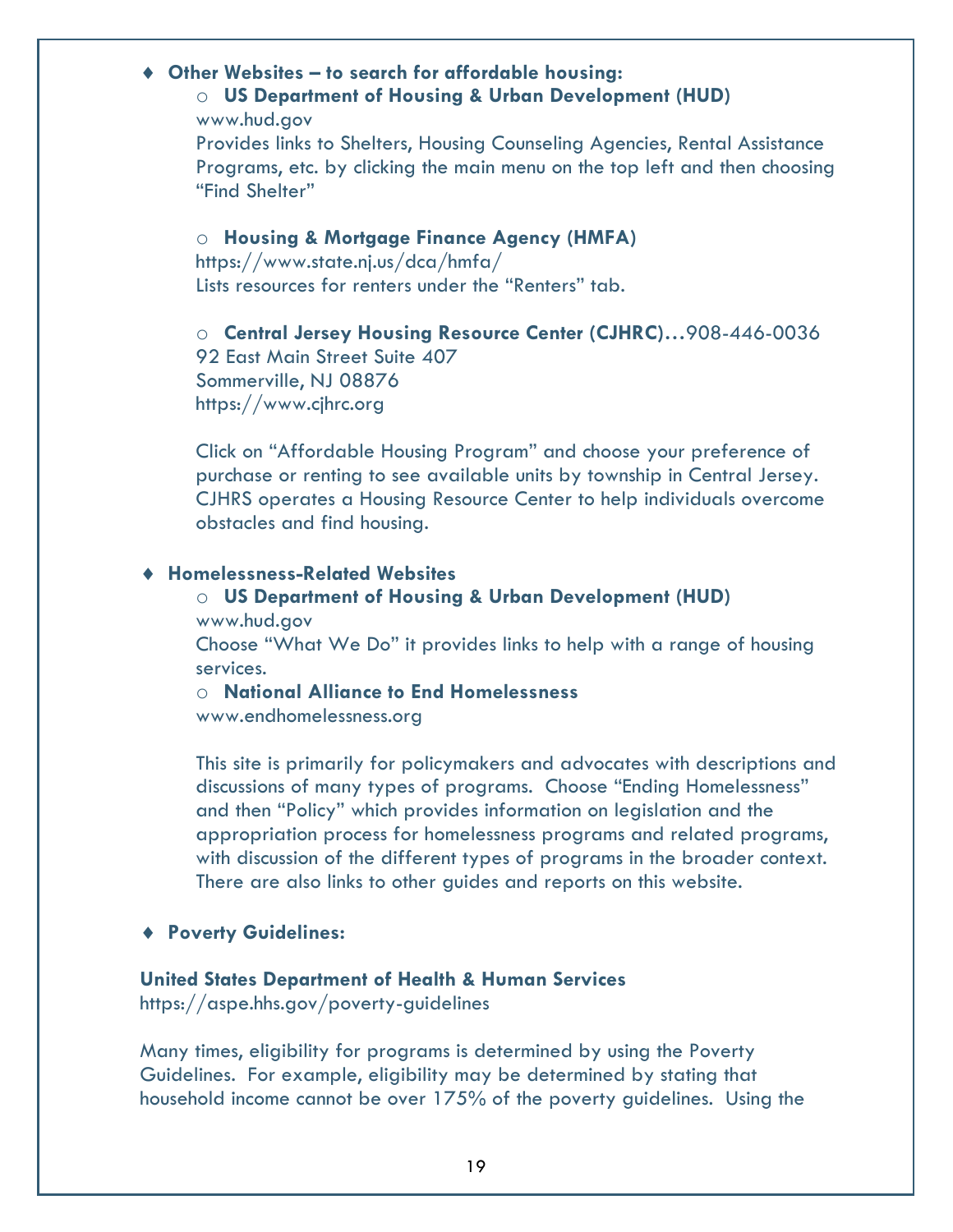chart below, for a family of 4, you would take the  $$26,200 \times 1.75 = $45,850$ for total income threshold.

| <b>EVED THIS LOVERY OUNCHILLS</b>     |                                      |  |
|---------------------------------------|--------------------------------------|--|
| <b>Persons in Family or Household</b> | <b>48 Contiguous States and D.C.</b> |  |
|                                       | \$12,760                             |  |
|                                       | \$17,240                             |  |
| 3                                     | \$21,720                             |  |
|                                       | \$26,200                             |  |
| 5                                     | \$30,680                             |  |
| 6                                     | \$35,160                             |  |
|                                       | \$39,640                             |  |
| 8                                     | \$44,120                             |  |
| For each additional person, add       | \$4,480                              |  |

# **2020 HHS Poverty Guidelines**

# **VI. LEGAL ASSISTANCE/RIGHTS & RESPONSIBILITIES**

# ¨ **Legal Services or Northwest Jersey (LSNWJ)………………**908-782-7979

82 Park Avenue Flemington, NJ 08822

www.lsnk.org/lsnwj

LSNWJ provides free civil legal services to low-income residents in matters regarding shelter, housing and other basic needs.

¨ **New Jersey Tenants Organization………………………….**201-342-3775 http://njtenantsorg.homestead.com/njto.html

The NJ Tenants Organization is a statewide organization working to protect the rights of tenants. Contact the organization with eviction issues.

#### ¨ **Websites and Links to Informational Brochures:**

#### o **Legal Services of New Jersey – Tenant's Rights**

https://www.lsnjlaw.org/housing/pages/index.aspx

This site contains information about your rights and responsibilities as a tenant, including finding a place to live, your right to safe and decent housing, what you can do about lead poisoning, and what you can do about being evicted. This information can also help you with legal problems related to your lease, your security deposit, or repairs you want your landlord to make. This website also contains links to general information about buying or selling a house and getting a mortgage.

o **NJ Department of Community Affairs**

www.nj.gov/dca/divisions/codes.publications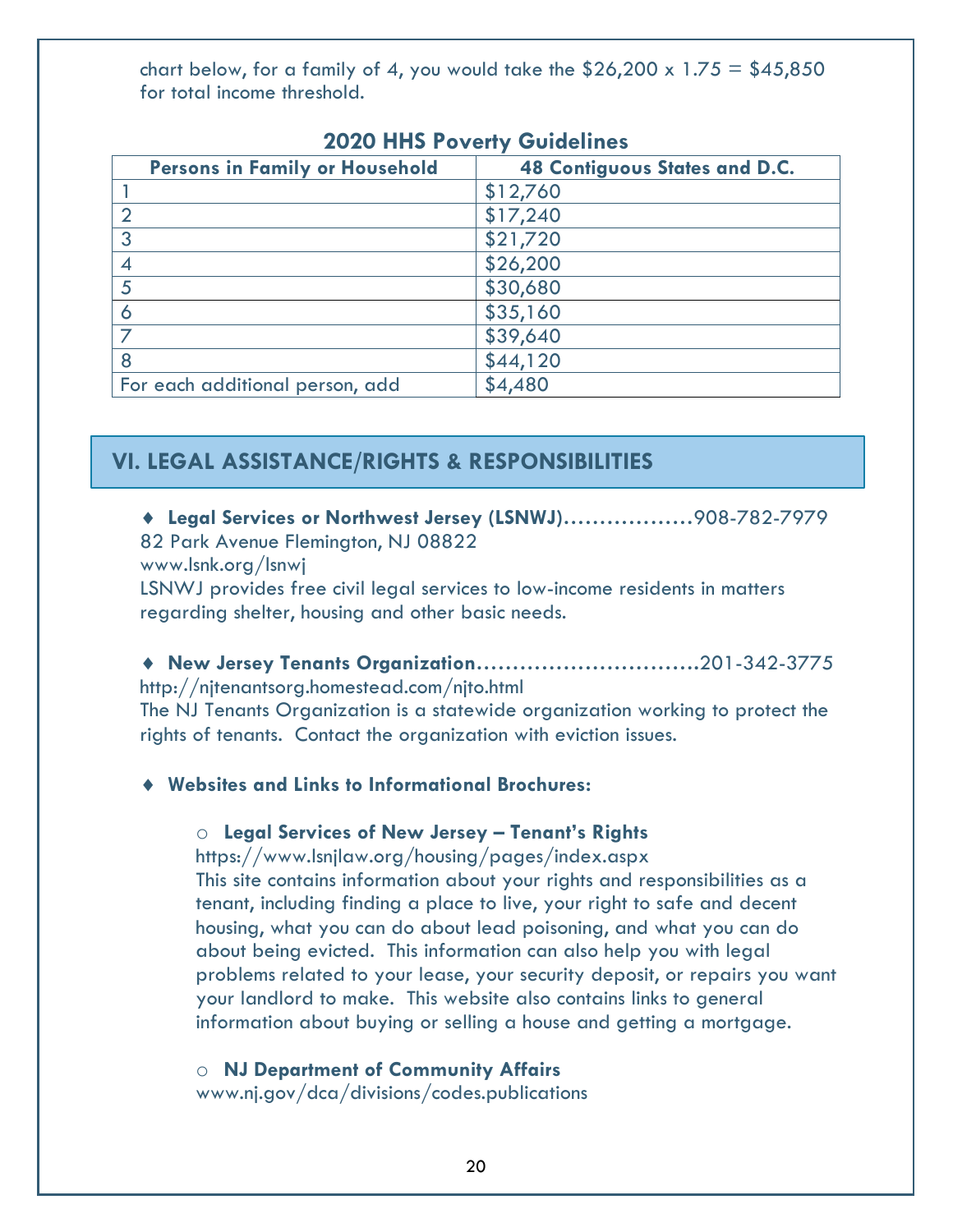Click on "Landlord-Tenant Information" then "Foreclosure, Tenants Rights Bulletin." This site provides links to foreclosure information, including "The Rights of Tenants During Foreclosure." Residential tenants in New Jersey cannot be evicted solely because the property where they live is in foreclosure or has been foreclosed. The law protects tenants against eviction and provides some protection from utilities being shut off. To learn more, call the New Jersey Tenant's Organization at 201-342-3775.

#### o **NJ Department of Community Affairs- "Truth in Renting"**

www.nj.gov/dca/divisions/codes/offices.landlord\_tenant\_information.html Scroll down to "Truth in Renting" to view a guide to the rights and responsibilities of residential tenants and landlords in New Jersey. This guide is available in both English and Spanish.

#### o **US Department of Housing and Urban Development (HUD) – Housing Standards**

https://www.hud.gov/sites/documents/DOC\_11735.PDF Follow the link above to view the Housing Quality standards used by the Section 8 Housing Voucher Program when inspecting a rental unit.

#### o **New Jersey State Bar Foundation**

www.njsbf.org

Designed to educate the public about New Jersey state law. Go to https://njsbf.org/publications/ and click on "consumer's guide to New Jersey Law" – page 4 describes the landlord/tenant rights and responsibilities for residential property.

### **VII. CONSUMER CREDIT COUNSELING**

¨ **Money Management International…………………………..**866-889-9347 The only NJ location is in Spring Lake Heights; however, there is available counseling over the phone and online. All information can be found by visiting https://www.moneymanagement.org/locations/new-jersey/spring-lake-heights

◆ National Foundation for Consumer Credit Hotline............800-388-2227 www.nfcc.org

# **VIII. UTILITIES RESOURCE LIST**

**A. Electricity**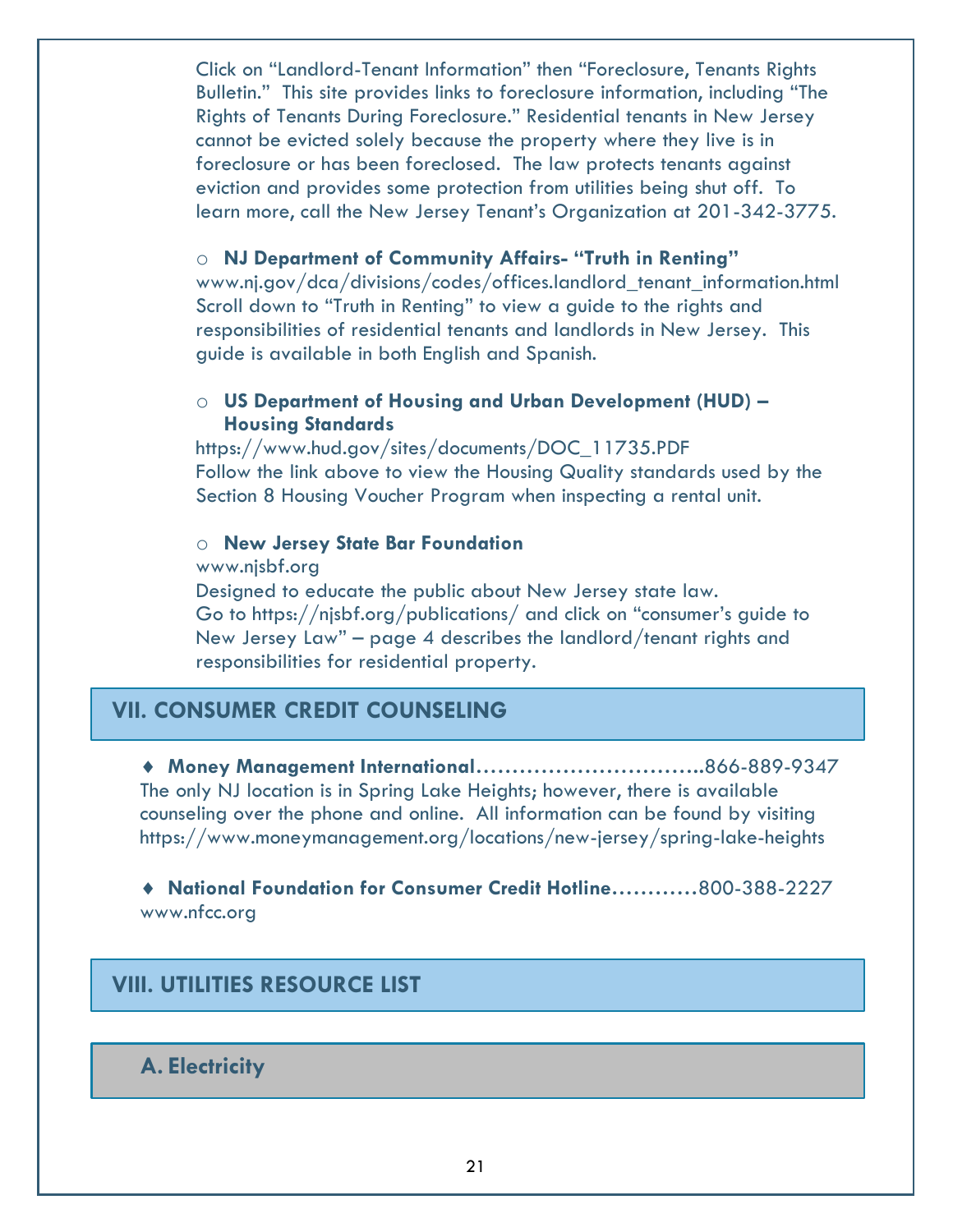¨ **Jersey Central Power & Light (JCP&L)…………………….**1-800-662-3115 http://www.firstenergycorp.com/content/customer/jersey\_central\_power\_light.h tml

Services all of Hunterdon County for Electric Services

### **B. Heating**

#### **GAS COMPANIES**

- ¨ **Elizabethtown Gas Company**…………………………….1-800-242-5830 http://elizabethtowngas.com Serves: Alexandria, Bethlehem, Bloomsbury, Califon, Clinton, Delaware, East Amwell, Flemington, Franklin, Frenchtown, Glen Gardner, Hampton, High Bridge, Holland, Kingwood, Lambertville, Lebanon, Milford, Stockton, Union, West Amwell, Tewksbury. Must call to ensure that all streets in the listed towns are served. ¨ **PSE&G……………………………………………………..**1-800-436-7734 http://www.pseg.com For gas service only: Readington. (No electric service in Hunterdon County) **PROPANE COMPANIES** ¨ **Amerigas…………………**………………………………...1-800-263-7442 www.amerigas.com Covers all of Hunterdon County. ¨ **Ferrellgas……………………………………………………..**908-782-2711 www.ferrellgas.com Covers all of Hunterdon County. ¨ **Stem Brothers…………………………………………………**908-995-4825 www.stembrothers.com Serves: Alexandria, Bloomsbury, Bethlehem Township, Clinton, Flemington, Glen Gardner, Hampton, Holland, Milford, Ringoes. Must call to ensure that all streets in the listed towns are served.
	- ¨ **Precision Propane……………………………………………**908-238-1549 Serves: Califon, Clinton, High Bridge, Lebanon, Tewksbury

¨ **Advantage Propane………………………………………….**908-824-7398 http://www.advantagepropanenj.com/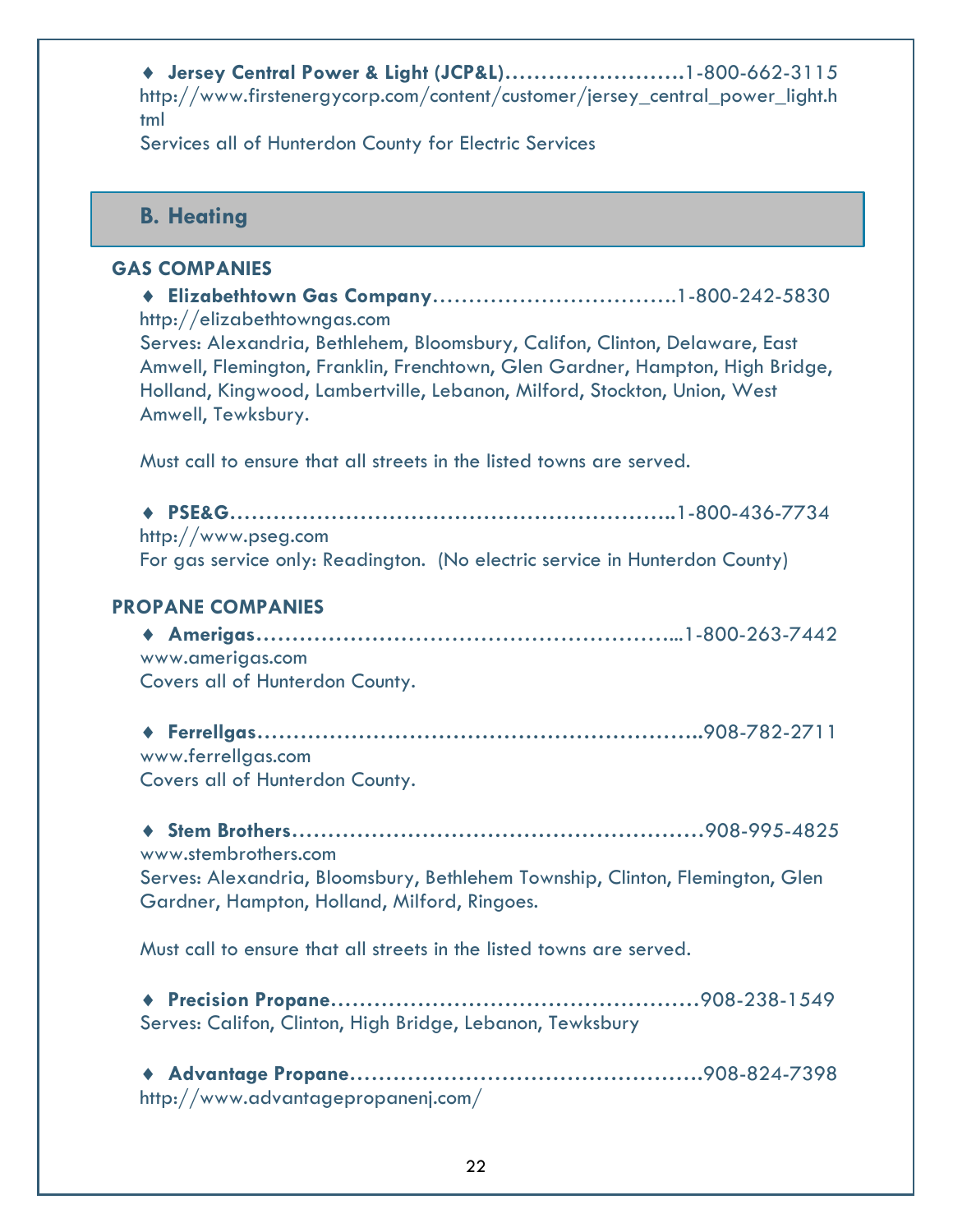Covers all of Hunterdon County. **OIL COMPANIES** ¨ **A&S Fuel Oil Company………………………………………**908-782-6673 Serves all of Hunterdon County. ¨ **Allied Oil LLC………………………….**1-800-894-1071 or 908-300-3519 Serves: Califon, Clinton, East Amwell, Flemington, Glen Gardner, High Bridge, Lambertville, Lebanon, Raritan, Readington, Stockton, Tewksbury, West Amwell & Whitehouse. ¨ **Cooper's Oil Company………………………………………**908-859-0982 Serves all of Hunterdon County. ¨ **County Line Fuel……………………………………………..**908-735-7610 Serves all of Hunterdon County. ¨ **Hilltop Petroleum…………………………………………….**908-735-4545 Serves all of Hunterdon County. ¨ **Liberty Discount Fuel…………………………………………**908-454-5332 Felmington office: 908-751-5231 ¨ **Meenan……………………………………………………….**908-735-5158 Serves all of Hunterdon County. ¨ **Skylands Energy……………………………………………...**888-782-3001 Serves all of Hunterdon County. ¨ **Stem Brothers…………………………………………………**908-996-4441 www.stembrothers.com Serves: Alexandria, Bloomsbury, Bethlehem Township, Clinton, Flemington, Glen Gardner, Hampton, Holland, Milford, Ringoes Must call to ensure coverage to these specific areas. ¨ **Stockton Fuel Oil Co..………………………………………..**908-788-1854 Serves: Alexandria, East Amwell, Frenchtown, Flemington, parts of Holland, Lambertville, Milford, Stockton and West Amwell Must call to ensure coverage to these specific areas. Will not travel further north than Flemington. ¨ **Valley Oil Co…………………………………………………**609-466-0015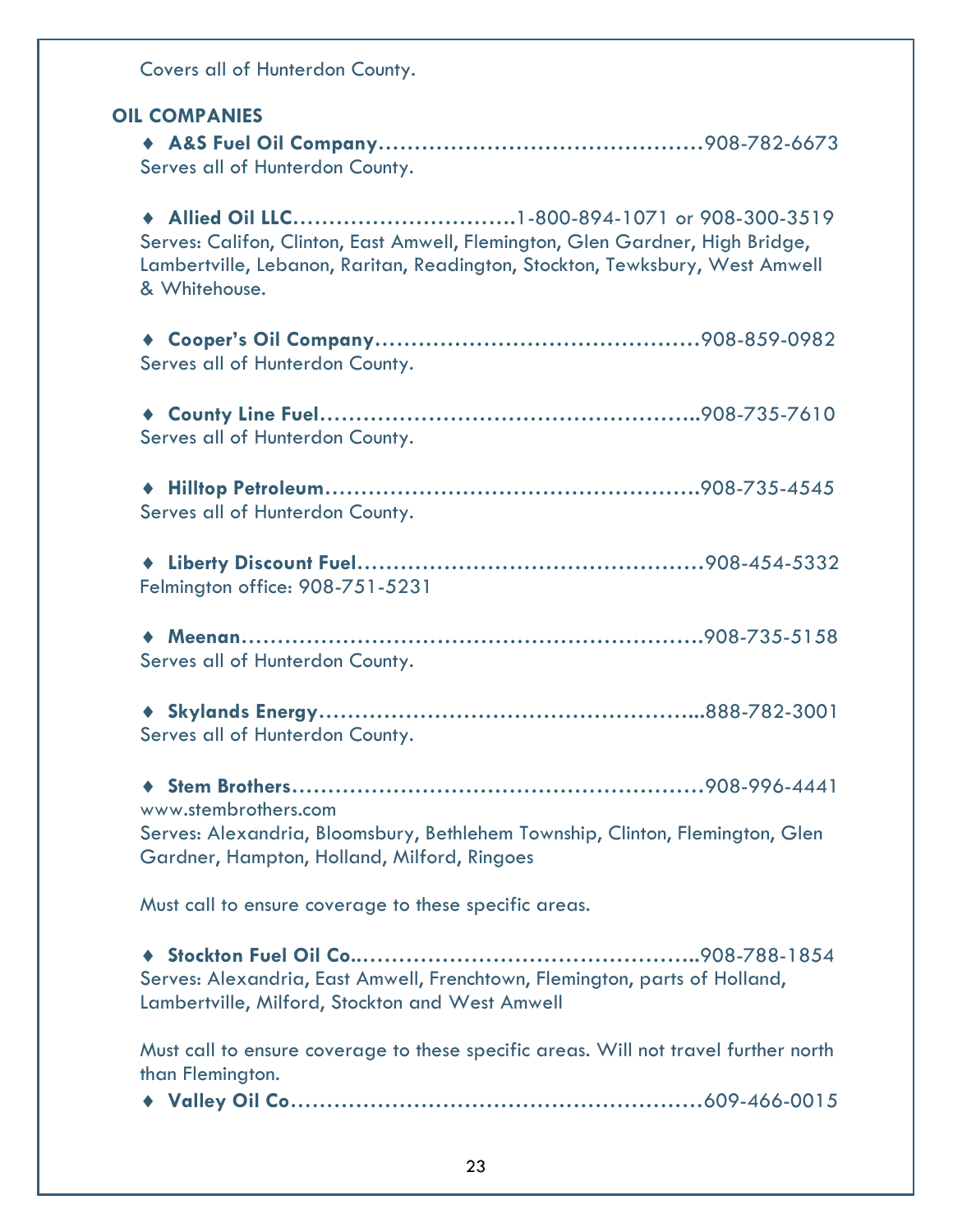Serves: Flemington, Frenchtown, Ringoes, East Amwell, West Amwell, Lambertville, Stockton and Sergeantsville.

¨ **Van Doren Oil Company…………………………………….**908-534-2125 Serves all of Hunterdon County.

# **C. Telephone Services**

◆ CenturyLink………………………………………………………1-877-290-5458 www.centruylink.com Covers most of Hunterdon County

| www.comcast.com                                           |  |
|-----------------------------------------------------------|--|
| Covers most of Hunterdon County. Call to verify coverage. |  |

¨ **Optimum Voice from Cablevision………………………...**1-866-472-0117 www.optimum.com Serves Raratin. Call for availability in other areas.

¨ **Verizon Communications………………………………….**1-800-256-4646 www.verizon.com Serves selected areas in Hunterdon County.

# **D. Cable & Digital Television**

¨ **Comcast………………………………………………………**908-689-3355 www.comcast.com Covers most of Hunterdon County. Call to verify coverage.

¨ **DIRECTV……………………………………………………**1-855-531-3896 www.directv.com Covers all of Hunterdon County

¨ **DISH Network……………………………………………...**1-844-268-8646 www.dishnetwork.com Covers all of Hunterdon County.

| www.centruylink.com |  |
|---------------------|--|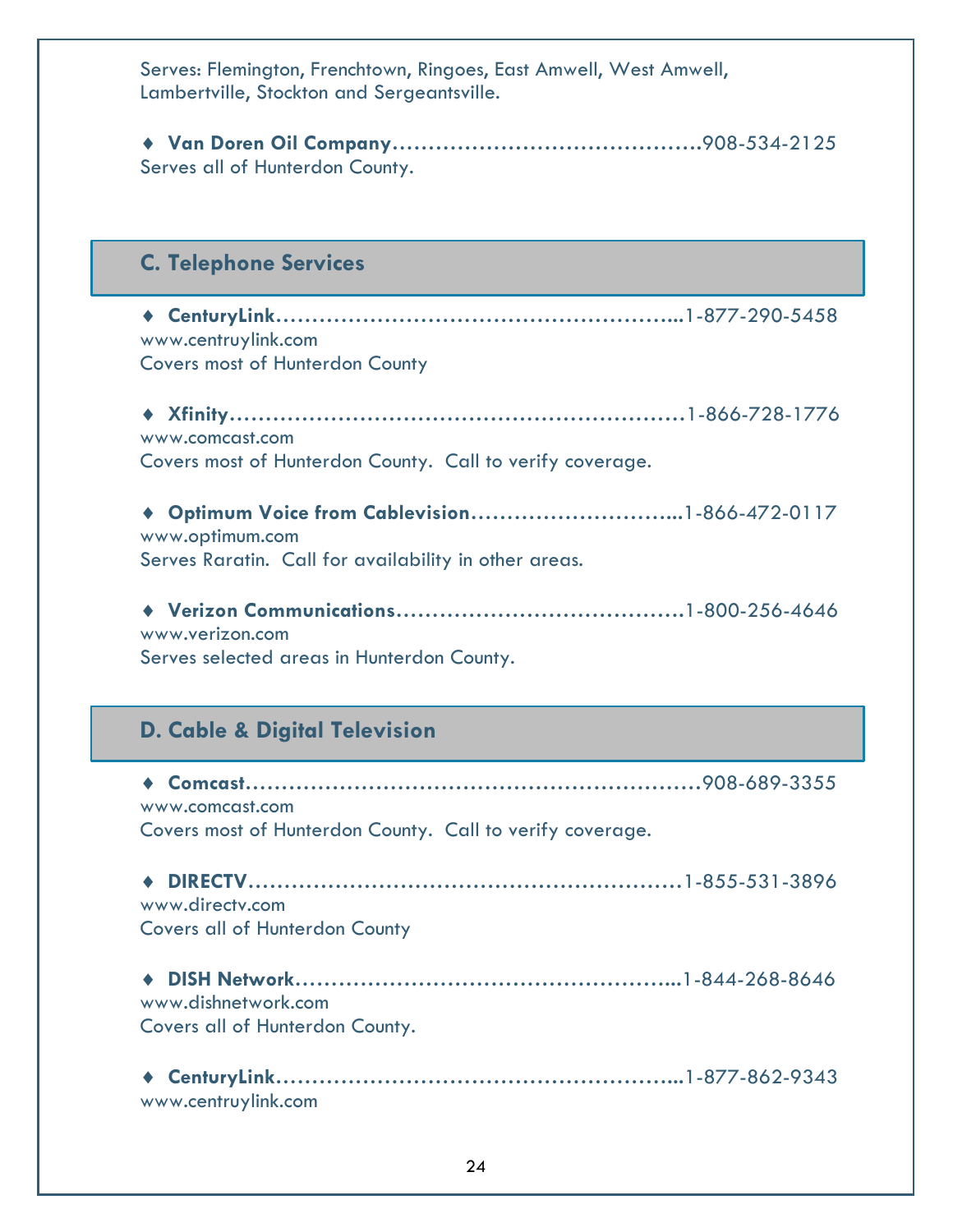Covers most of Hunterdon County. Call to verify coverage.

◆ Service Electric……………………………1-800-225-9102 or 610-865-9100 www.sectv.com

Covers most of Hunterdon County. Call to verify coverage.

# **IX. HOME ENERGY/ PHONE/ HOME REPAIRS ASSISTANCE**

# **A. NJ Utility Assistance Programs**

There are two utility assistance programs available to eligible low-income households, offered by the State of New Jersey, LIHEAP & USF. You may be eligible for both programs. You can apply for both with one application. Apply direct or contact NORWESCAP at 908-782-0612.

◆ Low Income Home Energy Assistance Program (LIHEAP), also referred to as **Home Energy Assistance (HEA)………………………..**1-800-510-3102 www.energyassistance.nj.gov

Click on Energy Assistance Programs. LIHEAP is a program that helps pay heating costs, even if heat is included in the rent. Households that receive rental assistance are not eligible unless they pay fuel costs directly. LIHEAP usually takes applications from November to April.

**Eligibility:** household income is less than or equal to 200% of Federal Poverty Level

**Benefits:** usually paid once a year, during the heating season

¨ **Universal Service Fund (USF)……………………………...**1-866-240-1347 www.energyassistance.nj.gov

USF is a program created by the State of New Jersey to help make energy bills more affordable for low-income customers. If eligible, USF can lower the amount you have to pay. USF accepts applications all year. Applications can be found online.

**Eligibility:** household income is less and or equal to 175% of the Federal Poverty Level and you are paying at least 3% or your yearly income on electric bills or gas bills. If you have electric heat, you must be paying more than 6% of your yearly income on electricity.

**Benefits:** appear as a credit on your utility bill.

◆ Temporary Relief for Utility Expenses (TRUE)...................732-982-8710 This is a one-time assistance program and is designed to help low to moderate income households across the state of New Jersey who are experiencing economic hardship and struggling to pay their electric and natural gas bills.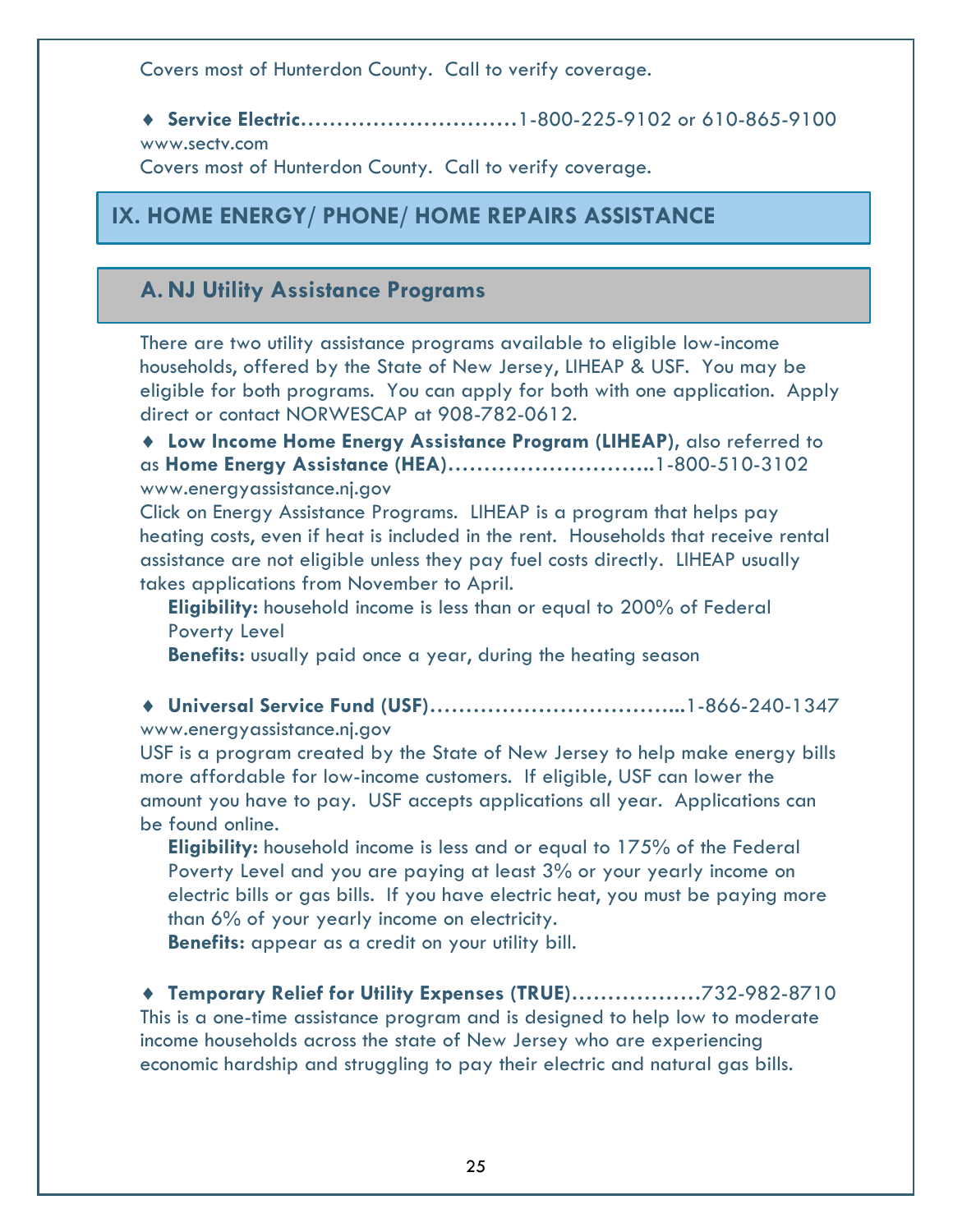**Eligibility:** Must be a NJ resident, must not have received USF/HEA in the past 12 month, have documented notice of overdue payment for gas and/or electric service and have past history of making regular payments toward their utility bills.

◆ Payment Assistance for Gas and Electric (PAGE)............732-982-8710 Provides relief on natural gas and electric bills for low to moderate income New Jersey households that are past due on their utility bills and are experiencing temporary financial crisis. PAGE is administered by the Affordable Housing Alliance. For a list of eligibility requirements for these programs and to apply online, visit njpoweron.com

**Eligibility:** Cannot be receiving or be eligible for a USF or LIHEAP benefit.

#### **B. Other Assistance Programs**

¨ **Catholic Charities…………………………………………….**908-782-7905 6 Park Avenue Flemington, NJ 08822

Programs can provide one-time emergency assistance for utility payments, car repairs, prescription assistance, child care payments, etc.

**Eligibility:** Applicants must demonstrate hardship and have a realistic plan for avoiding such hardship in the future.

¨ **Hunterdon County Division of Social Services……………...**908-788-1300 8 Gauntt Place Flemington, NJ 08822

Programs can help cover costs of utilities, including back utility payments or utility deposits.

**Eligibility:** must meet income eligibility guidelines for different programs.

¨ **NJ Lifeline………………………………………………….**1-800-792-9745 http://www.state.nj.us/health/seniorbenefits/lifelinedetails.shtml

Funded from the New Jersey General Fund, Lifeline provides credit on electric or natural gas bills of \$225 per year to disabled and senior homeowners and tenants. Beneficiaries of Medical Assistance to the Aged, Medical Assistance Only or New Jersey Care, are sent Lifeline applications automatically every August. Supplemental Security Income recipients receive Lifeline automatically. For an application visit http://www.state.nj.us/health/seniorbenefits/index.shtml and click on forms, form #AP2

**Eligibility:** Eligible if you are a beneficiary of the programs listed above or if you meet the Pharmaceutical Assistance to the Aged and Disabled (PAAD) eligibility requirements.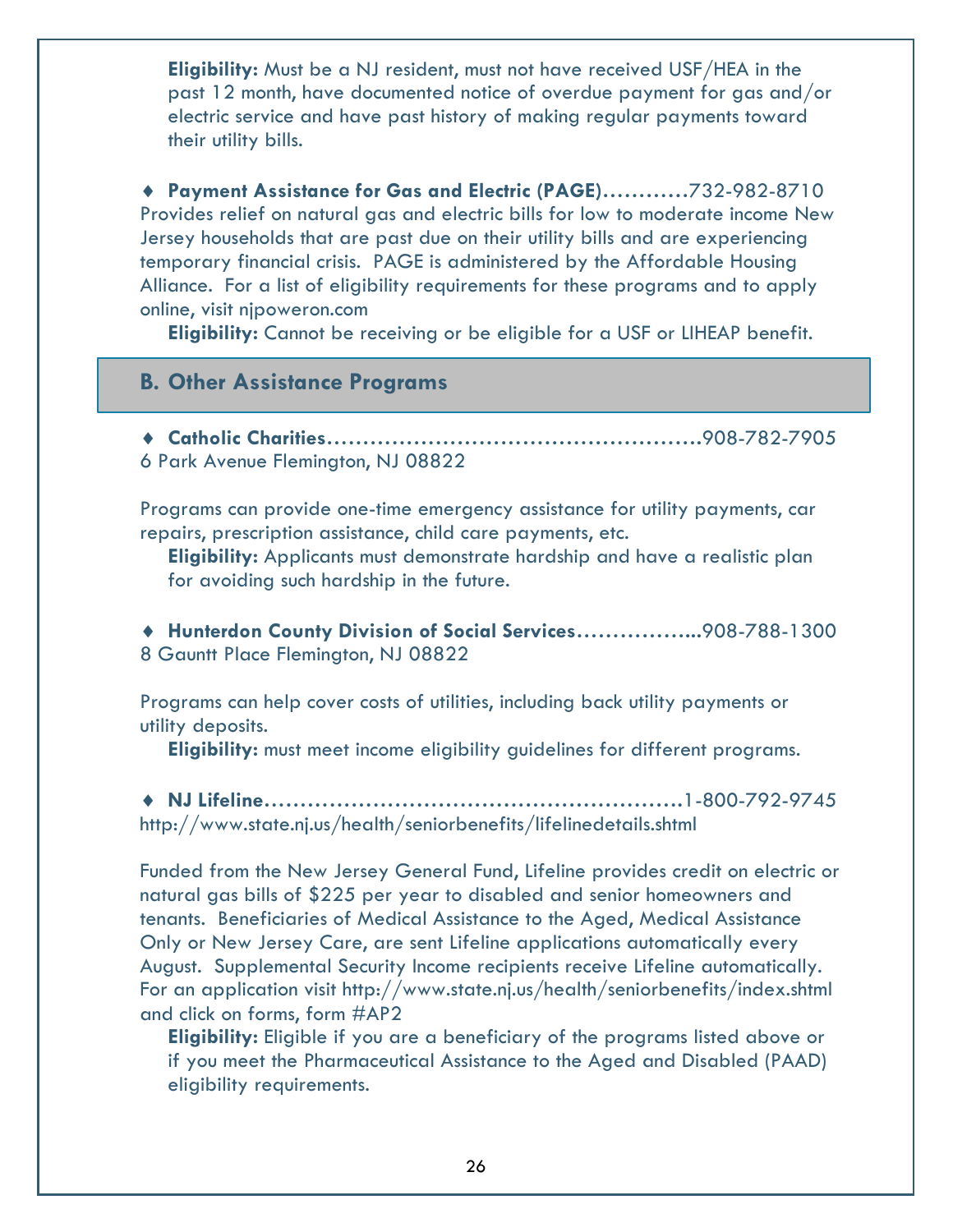¨ **NJ SHARES…………………………………………………**1-866-657-4273

#### www.njshares.org

New Jersey SHARES (Statewide Heating Assistance & Referral for Energy Services) is an independent energy fund for individuals and families who are in need of temporary help in paying their energy bills.

**Eligibility:** Non-welfare recipient energy customers who are experiencing a financial crisis, have exhausted all other available sources of assistance and have demonstrated a good faith effort to pay their energy bills. Applicants must have a termination notice or shut-off notice and cannot be a participant, nor be income eligible, for any additional types of utility assistance.

¨ **New Jersey Comfort Partners……………………………..**1-888-773-8326 www.njcleanenergy.com/residential/programs/comfort-partners Helps qualified low-income households to lower natural gas and electric bills through energy education, the installation of energy efficiency measures, and repairing or replacing heating and cooling equipment. Some of these measures include: efficient lighting products, hot water conservation measures, refrigerator replacement, programable thermostats, insulation upgrades, air sealing, duct sealing and repair, and heating/cooling equipment maintenance, repair and/or replacement. Energy Education and counseling are also available.

**Eligibility:** income at or below 250% of Federal Poverty Level or customers who receive assistance through NJ Lifeline, USF, and/or PAAD.

¨ **Winter Termination Program………………………………**1-800-624-2041 The program prevents residential gas and electric customers who participate in the Lifeline, Home Energy Assistance Program (HEA), Work First New Jersey/Temporary Assistance to Needy Families (WFNJ/TANF), Federal Supplemental Security Income (SSI), Pharmaceutical Assistance to the Aged and Disabled (PAAD) from having their gas or electric service disconnected during the winter months. The program also applies to Persons unable to pay their utility because of circumstances beyond their control including unemployment, illness, medically related expenses, recent death of a spouse and any other circumstances which might cause financial hardship. This program is in effect from November 15 through March 15. The Program is administered by the Board of Public Utilities.

#### ¨ **Hunterdon County Housing Rehabilitation Program………**.908-788-1253 http://www.co.hunterdon.nj.us/hchr.htm

This program is funded through the NJ Department of Community Affairs Small Cities Program and managed by Hunterdon County staff. The goal is to maintain safe, accessible and energy efficient housing by helping eligible residents to correct code violations and other deficiencies in their homes.

**Eligibility:** Any resident of an owner-occupied dwelling in Hunterdon County who has resided in the County for at least one year and has not received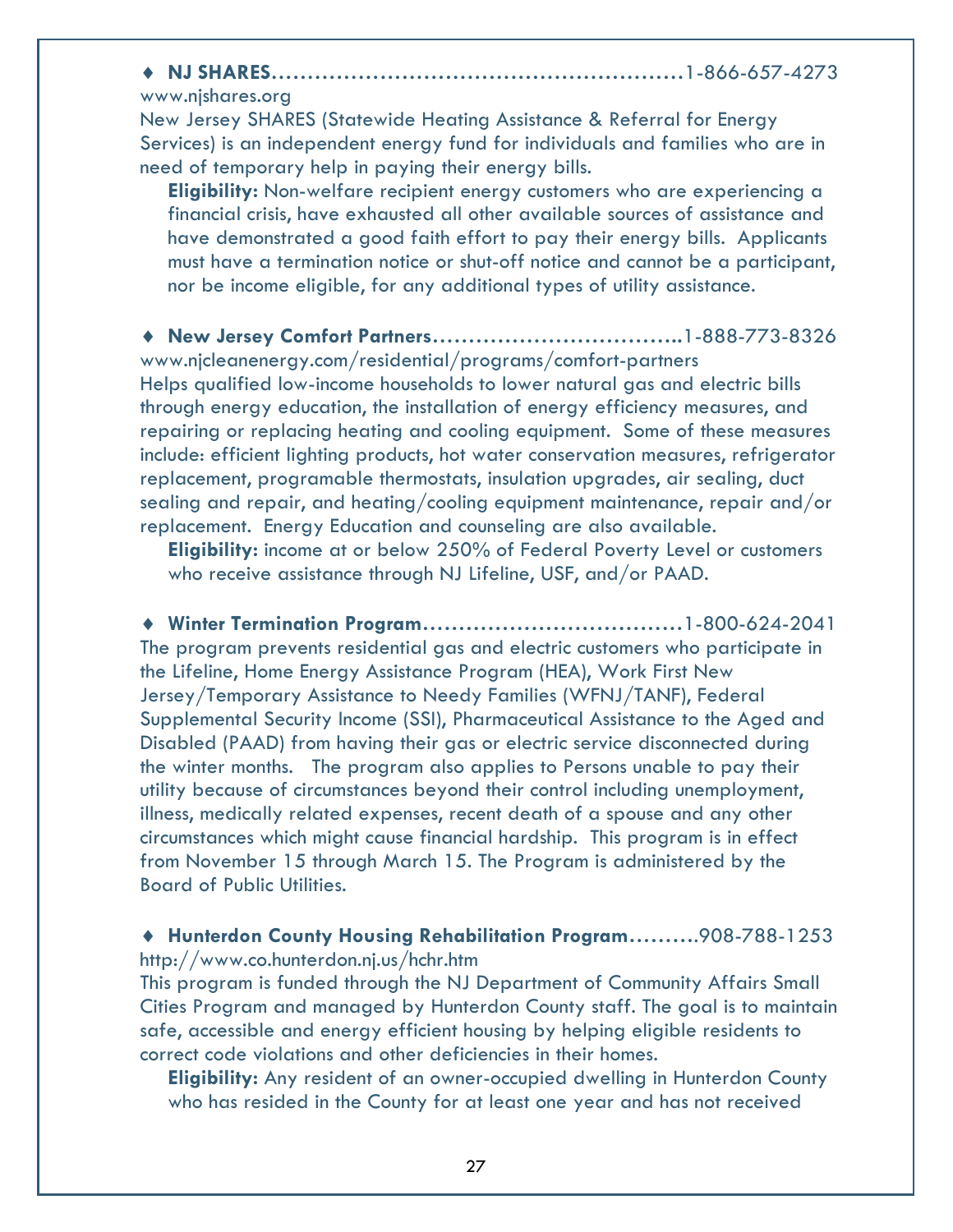funding from this program in the last three years; whose property exhibits conditions that must be corrected in order to meet code standards, to prevent further deterioration or to safely access and occupy the home; and whose income from all resources does not exceed current HUD income guidelines.

#### ¨ **Housing Accessibility and Rehabilitation (HAR) Program…**908-528-6195 http://harhunterdon.com/

The HAR Program can help with home modifications for accessibility by providing housing modifications, repairs and safety mechanisms to incomequalified senior citizens and individuals with disabilities who reside in Hunterdon County. HAR works with local groups such as churches and civic groups to help with certain renovations to minimize the cost to the person needing the work. They can also offer Hunterdon County residents with technical assistance. The program is open to tenants. Upgrades to the rental property can be made. The landlord is asked to make a five year commitment to the tenant, with no rent increase during that time period.

#### ¨ **Link Up America………………………………………...…**1-800-427-9977 Or call NJ SHARES at 1-888-337-3339

www.njshares.org/otherprograms/communications-lifeline.asp Through Verizon New Jersey's Communication Lifeline and Link Up America, eligible new customers receive a 50% discount on the initial phone connection charge, with the remaining 50% paid in 12 monthly installments. Existing Verizon residential customers may be eligible to receive discounted local telephone service.

**Eligibility:** If no one claims you as a dependent on their income taxes and you receive benefits from one of these programs: Medicaid, Food Stamps, General Assistance (GA), Supplemental Security Income (SSI), Home Energy Assistance Program (HEAP), Lifeline Utility Credit/Tenants Lifeline Assistance, Pharmaceutical Assistance to the Aged and Disability (PAAD), Temporary Assistance to Needy Families/Work First NJ (TANF/WFNJ) or if you are 65 or older and are not participating in the above programs, but the annual income is at or below 150% of the Federal Poverty Level.

¨ **Assurance Wireless…………………………………………..**800-395-2171 www.assurancewireless.com

This is a cell phone service for eligible low-income customers from Sprint's prepaid group. Upon determination of eligibility, customers can receive a free cell phone, free monthly data, unlimited texting and free monthly minutes

◆ Mr. Fix-It Program……………………………………………………………908-788-1358 ext. 4 Community Service Building 4 Gauntt Place, Building #1 Flemington, NJ 08822 http://www.co.hunterdon.nj.us/aging/mrfixit.htm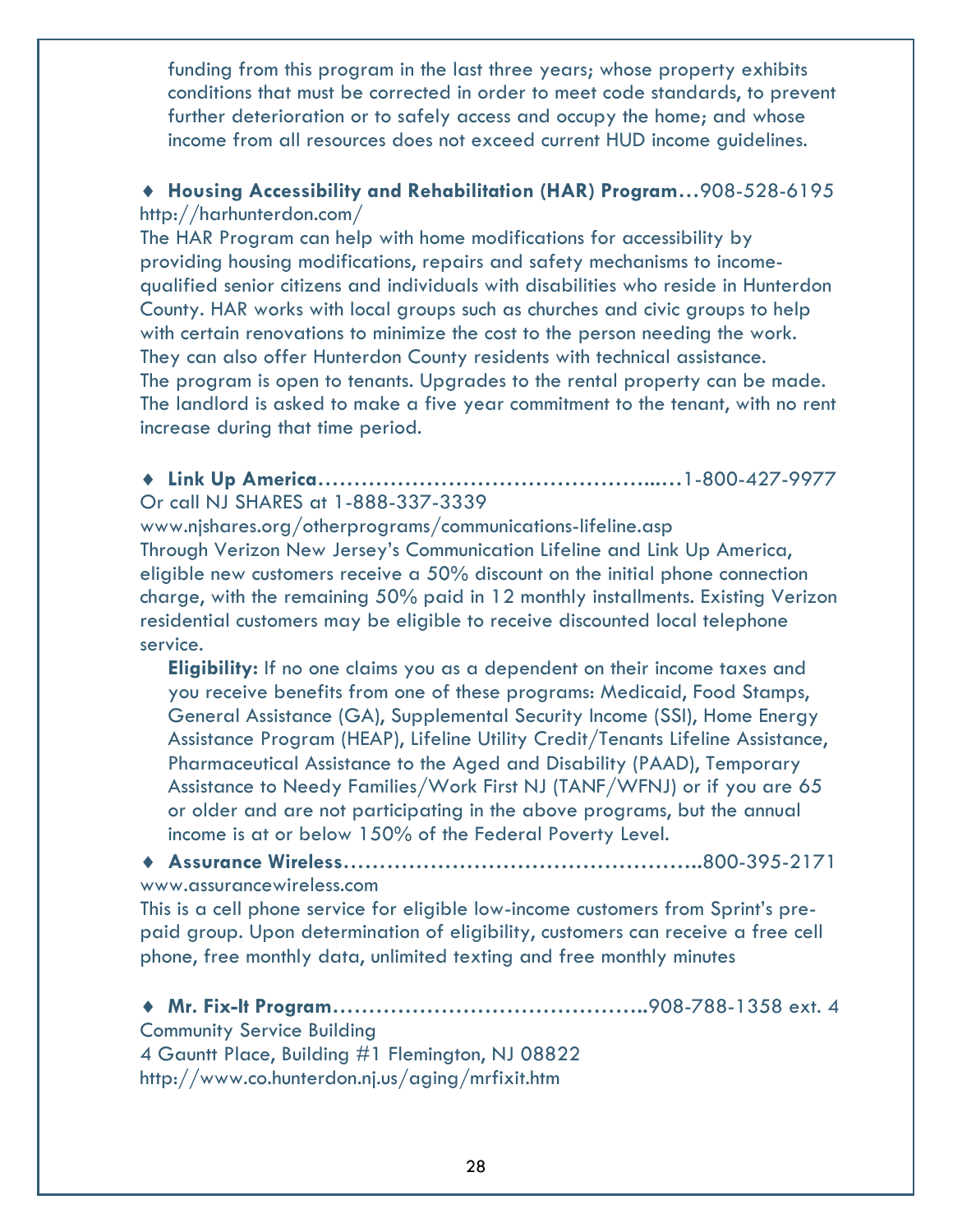This is a volunteer program that provides home maintenance and repair service to Hunterdon County residents, age 60 and over, free of charge. The intent of the program is to perform those jobs that, if neglected, would adversely affect the health or safety of the senior citizen.

#### ¨ **USDA Rural Development: Repair Loan and/or Grant Program**

Contact…………………………….**……………………………..**908-852-5424 https://www.rd.usda.gov/programs-services/single-family-housing-repair-loansgrants

This program provides loans and/or grants to income eligible persons for home repairs and improvements or to remove health or safety hazards. Homeowners must repay loans. Grants must be used to remove health or safety hazards.

**Eligibility:** Applicants must own and occupy a home in a rural area; be without sufficient income to qualify for a Section 502 loan; have sufficient income to repay the loan; and be a citizen of the United States or reside in the United States after having been legally admitted for permanent residence. Grant recipients must be 62 years of age or older and be unable to repay the part of the assistance received as a grant.

#### ¨ **Weatherization Assistance Program**

Contact NORWESCAP……………………………………………908-782-0612 Provides energy conservation assistance to income eligible households who reside in Somerset, Hunterdon, Warren or Sussex counties. The program is designed to assist elderly, disabled, and low-income persons in weatherizing their homes and conserving energy. A computerized energy audit will be conducted to determine the efficiency of the home. The level of service is influenced by the energy audit and funding parameters.

# **X. OTHER RESOURCES**

# **A. Food Pantries**

¨ **Flemington Area Food Pantry……………………………….**908-788-5568 154 NJ-31 North Flemington, NJ 08822 (across from Walmart Parking Lot)

¨ **Frenchtown Presbyterian Church……………………………**908-966-2227 20 Fourth Street Frenchtown, NJ 08825

¨ **Lambertville Food Pantry at Fisherman's Mark…………….**609-387-0194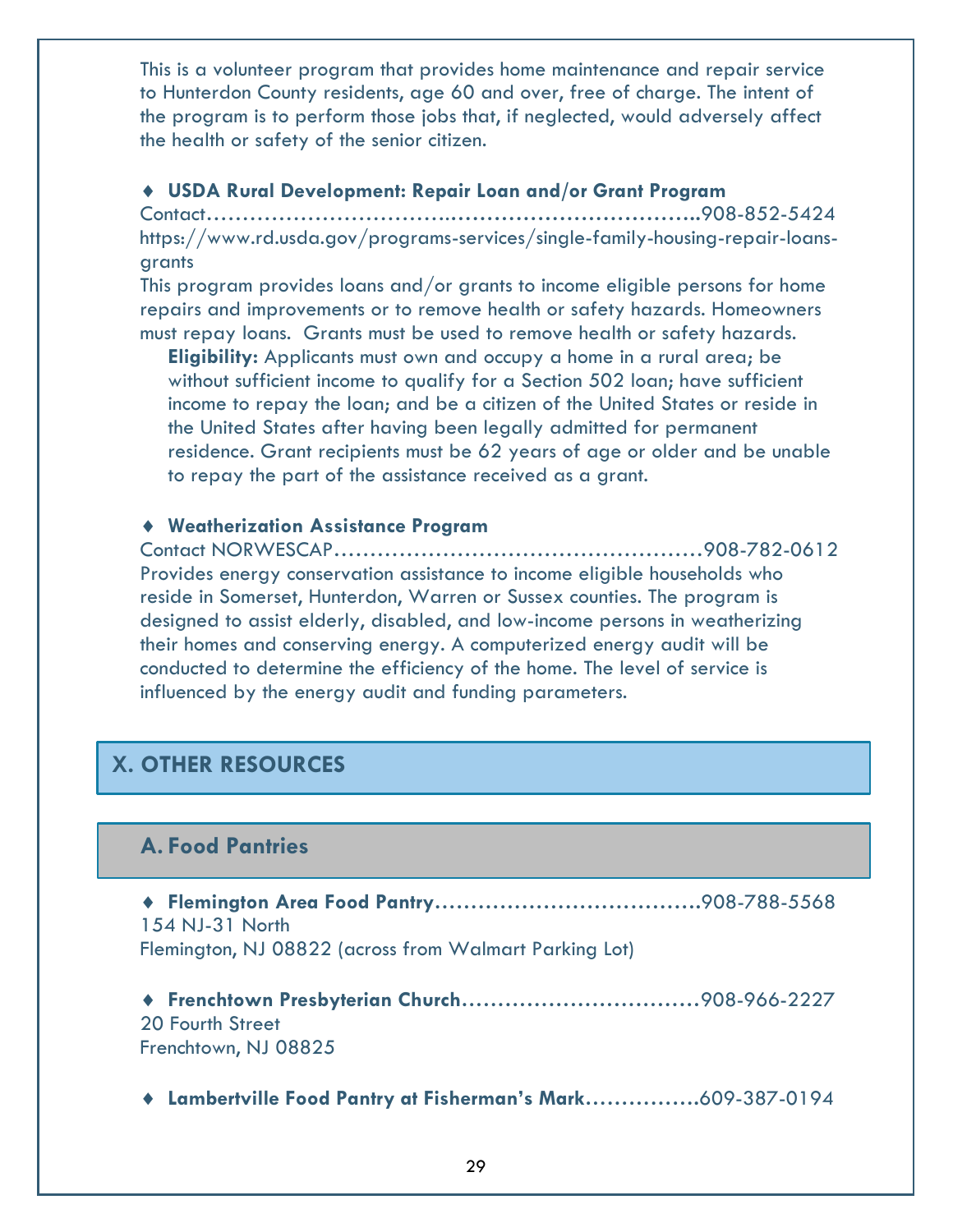| <b>37 South Main Street</b><br>Lambertville, NJ 08530                                                                                          |
|------------------------------------------------------------------------------------------------------------------------------------------------|
| 5 Walter Foran Blvd. Suite 2006<br>Flemington, NJ 08822                                                                                        |
| North Hunterdon Community Food Bank908-537-4824<br>At Spruce Run Evangelical Lutheran Zion Church<br>24 Skinner Road<br>Glen Gardner, NJ 08826 |
| $\bullet$<br>37 Old Highway 22<br>Clinton, NJ 08809                                                                                            |
| (Call for Appointment)                                                                                                                         |
| St. Magdalen Food Pantry, Hope House908-782-2922<br>105 Mine Street<br>Flemington, NJ 08822                                                    |
| <b>32 Main Street</b><br>Hampton, NJ 08827                                                                                                     |
| <b>B. Furniture</b>                                                                                                                            |
| <b>Rt 22 East Mullen Road</b><br>Whitehouse Station, NJ 08889                                                                                  |
| The Lord's Closet has furniture and clothing.                                                                                                  |
| Somerville, NJ 08876                                                                                                                           |
| Serves East Hunterdon.                                                                                                                         |
| Raritan Valley Habitat for Humanity ReStore908-458-9770<br>110 North Main Street                                                               |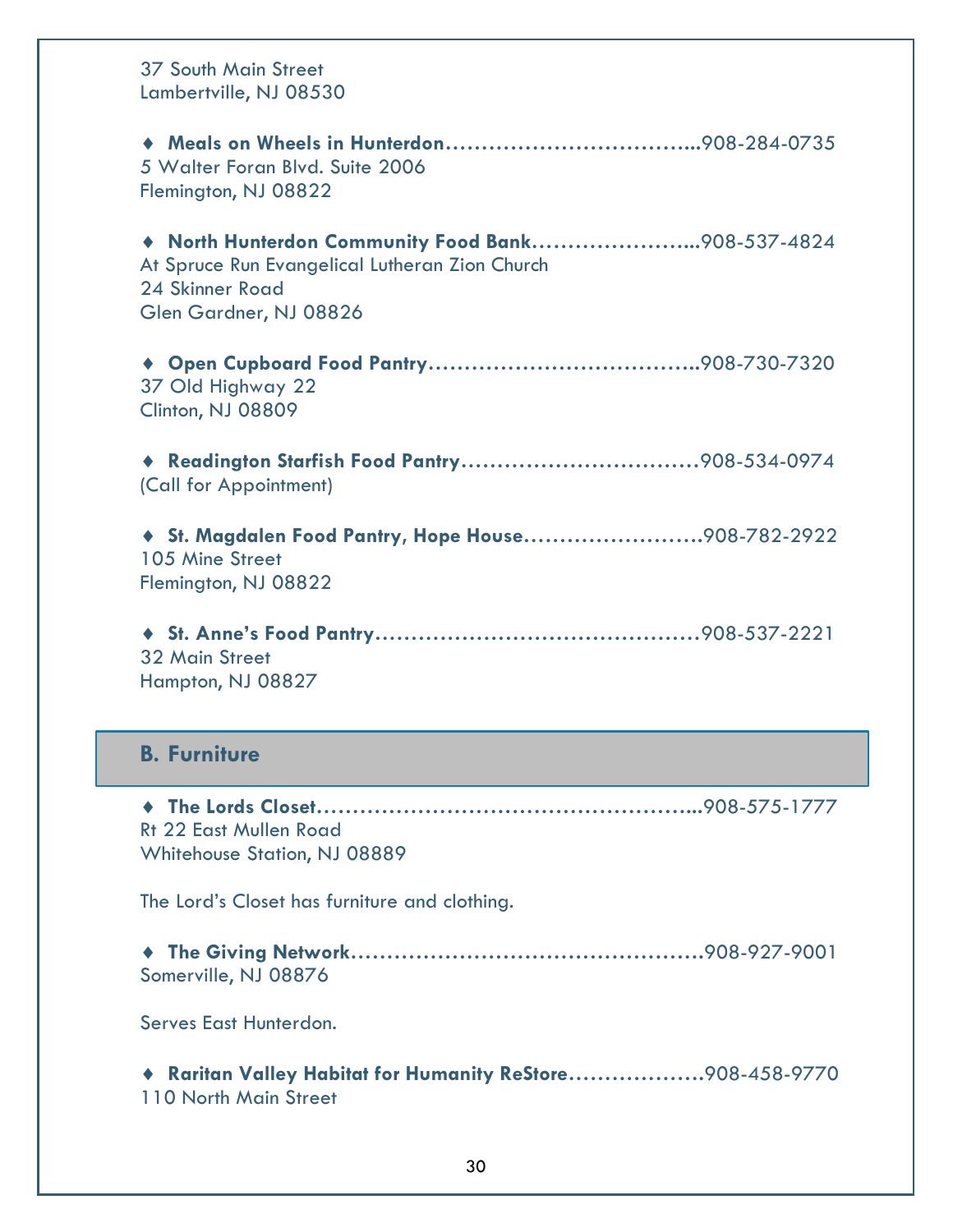Manville, NJ 08835

**Out of County**

¨ **Warren County Habitat for Humanity ReStore…………...**908-835-1980 **384 NJ-57 Washington, NJ 07882**

**C. Clothing**

| <b>Consignment Shops</b><br>The Consignment Shop of Flemington908-788-4017<br>15 Main Street<br>Flemington, NJ 08822 |  |
|----------------------------------------------------------------------------------------------------------------------|--|
| <b>Children's Consignment Shops</b><br>10 W. Main Street<br>Clinton, NJ 08809                                        |  |
| 261 Main Street<br><b>Whitehouse Station, NJ 08889</b>                                                               |  |
| 25 Turntable Junction<br>Flemington, NJ 08822                                                                        |  |
| <b>Thrift Shops</b><br>North Hunterdon Thrift Shop (Norton Church)908-735-0177<br>51 Co Road<br>Hampton, NJ 08827    |  |
| <b>576 Stamets Road</b><br>Milford, NJ 08848                                                                         |  |
| ۰<br>15 Raritan River Road<br>Califon, NJ 07830                                                                      |  |
| Open Cupboard Food Pantry Thrift Store908-730-7320<br>7 Old Highway 22                                               |  |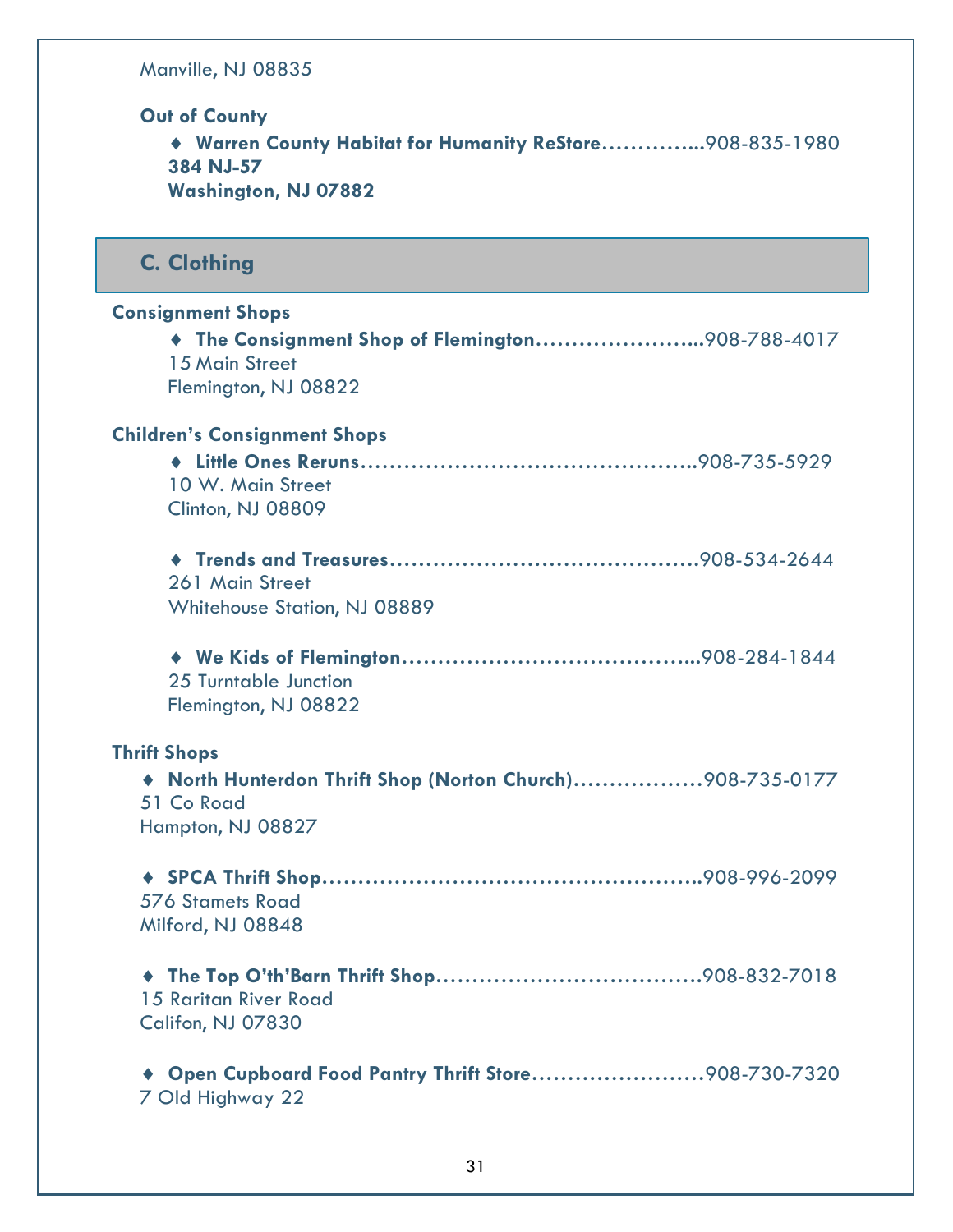#### Clinton, NJ 08809

¨ **TOC Thrift Shop………………………………………………**908-752-8484 427 County Road 513 Califon, NJ 07830

(located in the Neighbor's Plaza on the lower level, around the back)

# **XII. GENERAL RESOURCES/ SEARCH TOOLS**

# ¨ **NJ211…………………………………………………………………….**211

#### www.nj211.org

"211" is an informational hotline that can be dialed from any phone. There is also an online, searchable social service directory with "chat" function.

◆ Hunterdon Helpline...........................800-272-4630 or 908-782-4357 http://www.helplinehc.org

Hunterdon Helpline is a local, comprehensive first call for help information and referral services, with linkages to county services. Helpline also provides senior assurance calls, a friendly visitor program, a translation center, and literacy services.

#### ¨ **NJ Helps**

#### www.njhelps.org

NJ Helps provides a one-stop website designed to screen individuals for eligibility to over 30 social service programs. Individuals can go on independently or with the assistance of service staff, and apply for services such as food stamps and NJ FamilyCare.

¨ **Department of Human Services……………………………...**609-292-3717 www.state.nj.us/humanservices/

This website provides a comprehensive list of all human service programs and services supported by the state.

#### ¨ **Hunterdon County Human Services Resource Guide**

#### www.co.hunterdon.nj.us

Click on "Human Services" then "Resource Guide Box." This guide provides an extensive list of human services available in Hunterdon County.

¨ **Department of Human Services……………………………...**800-792-8820 https://www.state.nj.us/humanservices/doas/services/ship/